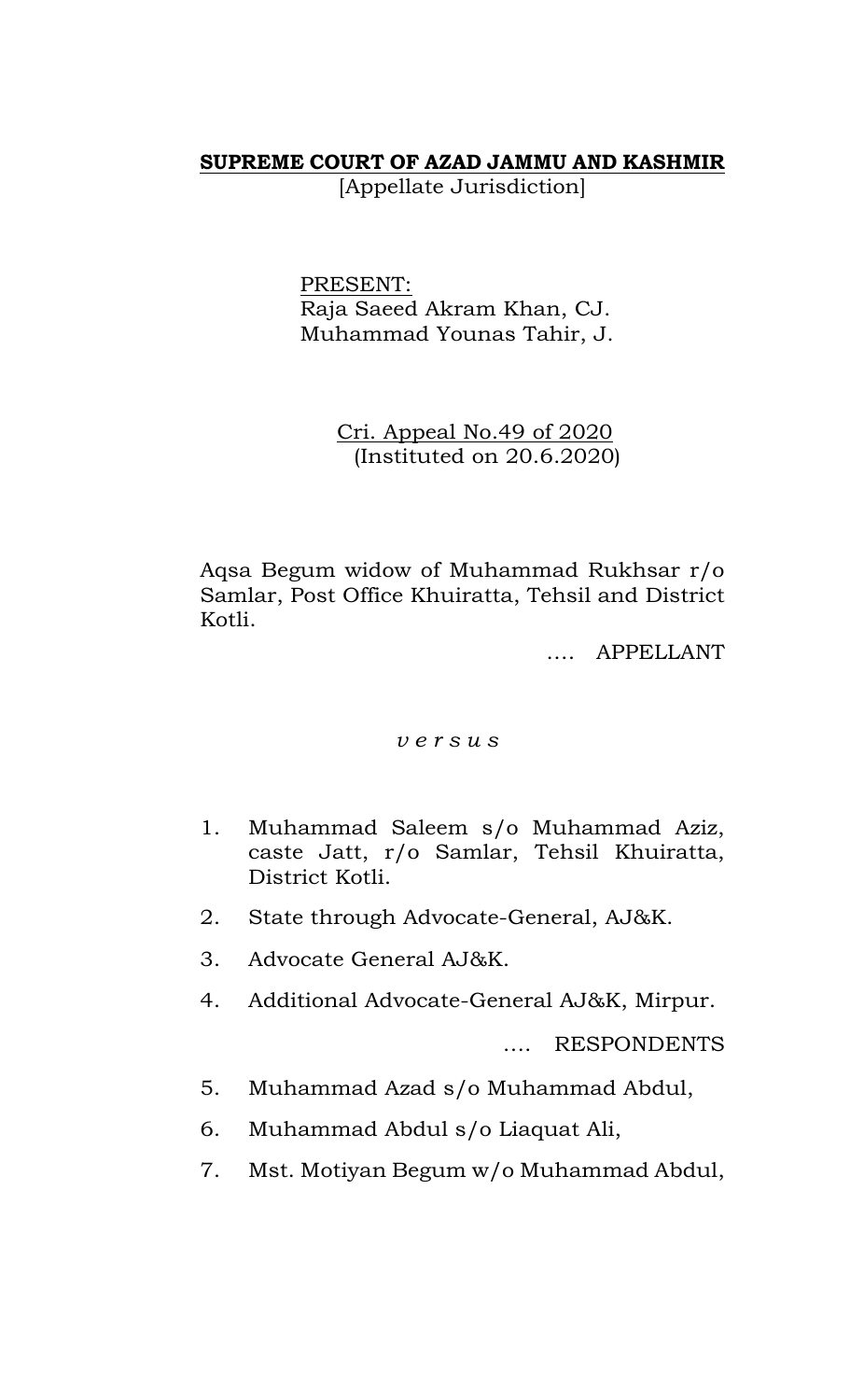- 8. Mst. Rukhsana Begum w/o Muhammad Faryad,
- 9. Mst. Zahida Bi w/o Muhammad Suleman,
- 10. Israr Ahmed,
- 11. Afraz Ahmed,
- 12. Afsaar Ahmed, sons,
- 13. Mst. Mamra Kausar d/o Muhammad Rukhsar, caste Jatt r/o Samlar, Tehsil Khuiratta, District Kotli.

…. PROFORMA RESPONDENTS

[On appeal from consolidated judgment passed by the Shariat Appellate Bench of High Court, dated 24.4.2020, in Cri. Appeals No.1 & 74/2013]

| FOR THE APELLANT: |            | M/s Yasir Hussain |  |
|-------------------|------------|-------------------|--|
|                   |            | and Kamran Taj,   |  |
|                   | advocates. |                   |  |

- FOR THE RESPONDENTS: Mr. Muhammad Rafiullah Sultani, advocate.
- FOR THE STATE: Mr. Mazhar Waheed Khan, Additional Advocate-General.

Date of hearing: 21.02.2022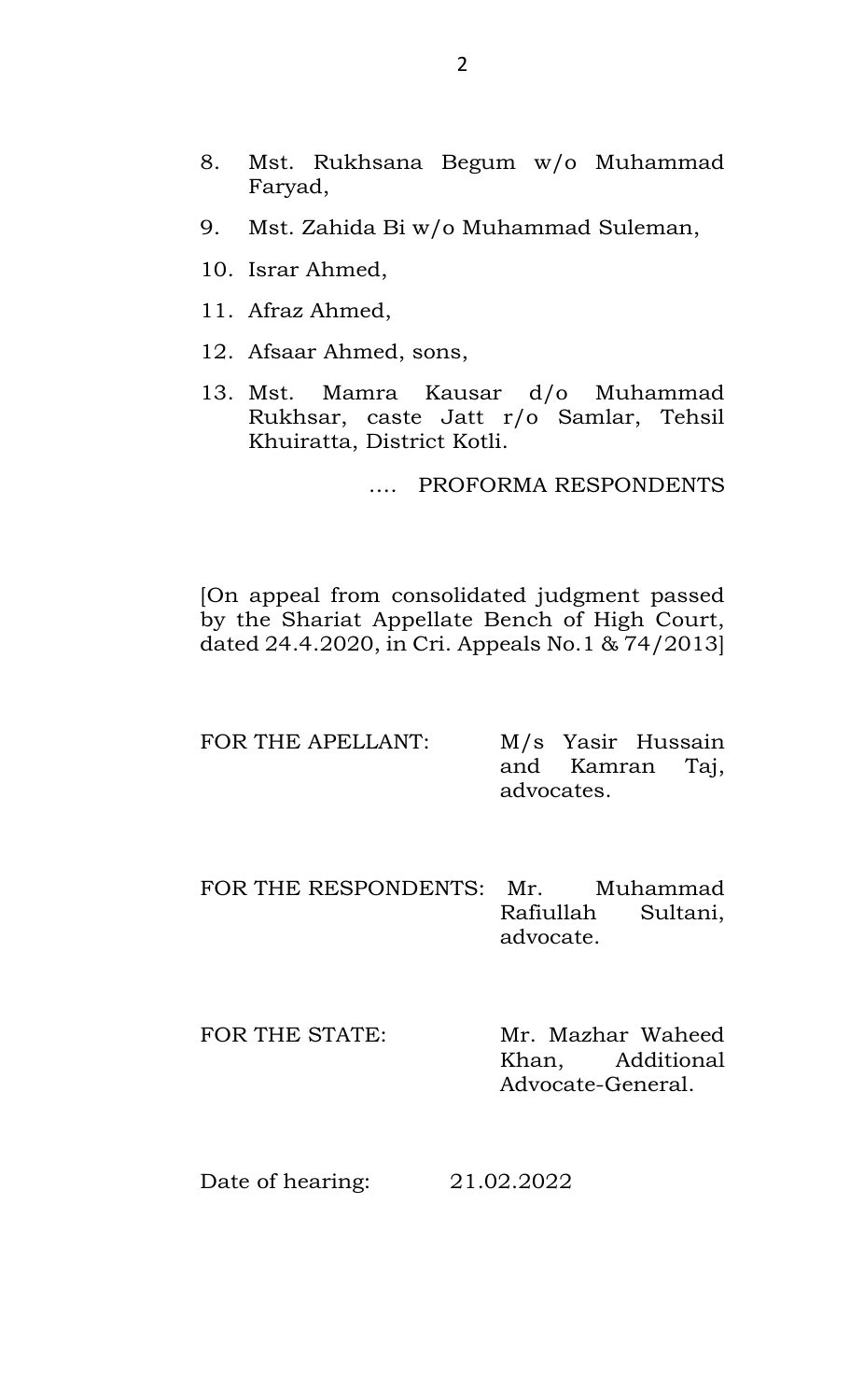## **JUDGMENT**:

 **Muhammad Younas Tahir, J.—T**hrough the captioned appeal by right, the judgment passed by the learned Shariat Appellate Bench of the High Court, dated 24.4.2020, has been called in question, through which the appeal filed by the appellant, herein, against the acquittal order of respondent No.1, Muhammad Saleem, in the charges under sections 302, 341, APC and 13 of the Arms Act, 1965, has been dismissed.

2. As per record, the complainant Muhammad Azad made a written report at the Police Station Khuiratta, on 4.12.2009, at about 9:30 pm, stating therein, that he is the resident of village Samlar. On the same night, at about 8:00 pm, his brother Muhammad Rukhsar left for the house of his maternal grandfather Muhammad Aziz. When he reached near Gorah graveyard, one Muhammad Saleem s/o Muhammad Aziz, who was waylaid and armed with firearm, opened fire with the lethal weapon.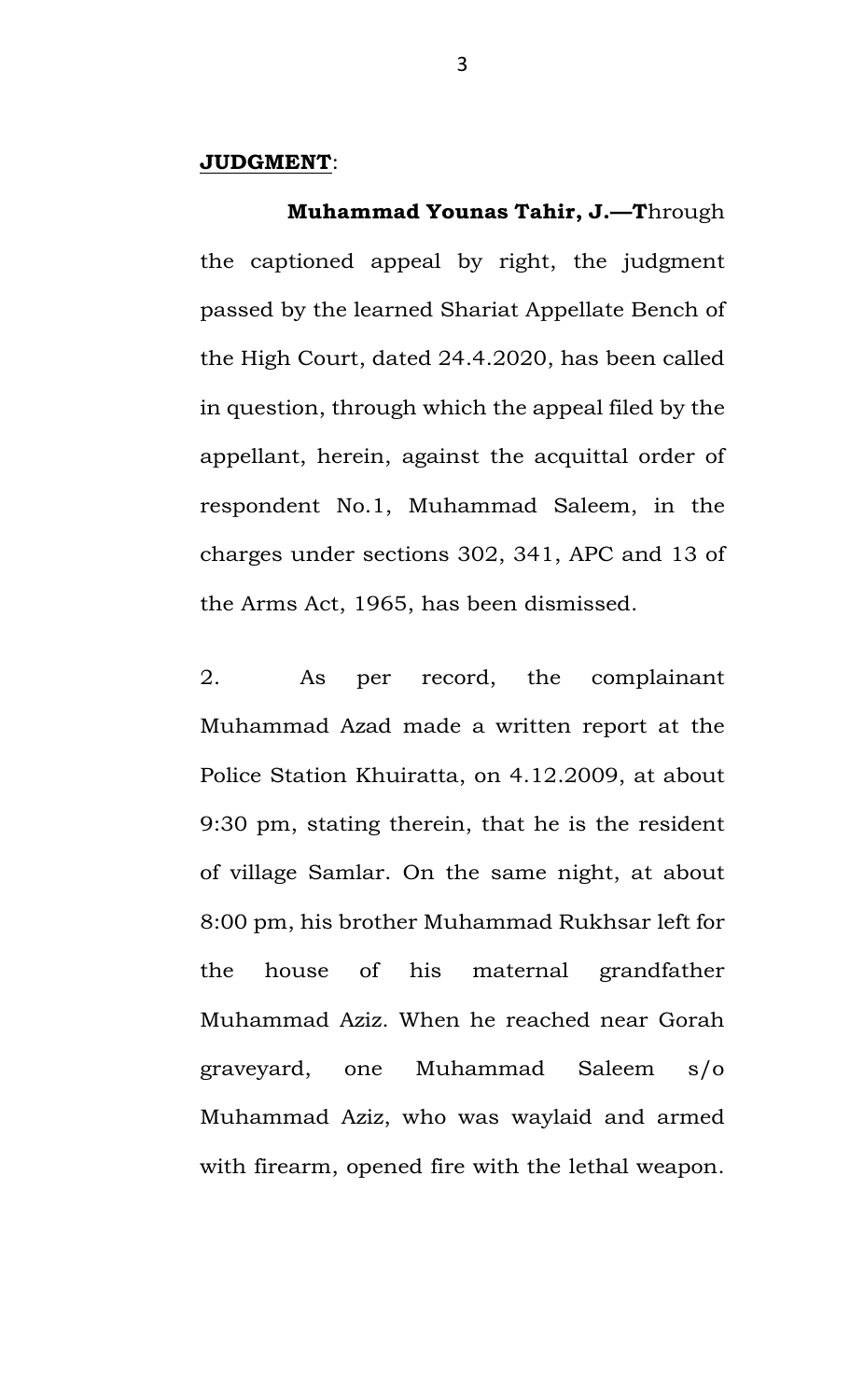The fire hit him at different parts of the body. Muhammad Rukhsar fell down and succumbed to injuries on the spot. The occurrence was stated to be seen by Muhammad Gulbahar, Muhammad Nazakat and other people of the locality. The motive behind the occurrence was alleged as a dispute over the piece of land. On this report, a case in the offences under sections 302, 341, APC and 13 of the Arms Act, 1965, was registered at the Police Station Khuiratta under FIR No.322/2009. After necessary investigation, challan was presented in the District Criminal Court, Kotli, on 29.12.2009. The accusedrespondent pleaded innocence and the prosecution was directed to lead evidence. At the conclusion of the trial, the learned trial Court acquitted the accused-respondent of the charges and extended him the benefit of doubt through its judgment dated 29.12.2012. The complainant and the State filed the separate appeals against the acquittal order dated 29.12.2012 before the learned Shariat Appellate Bench of the High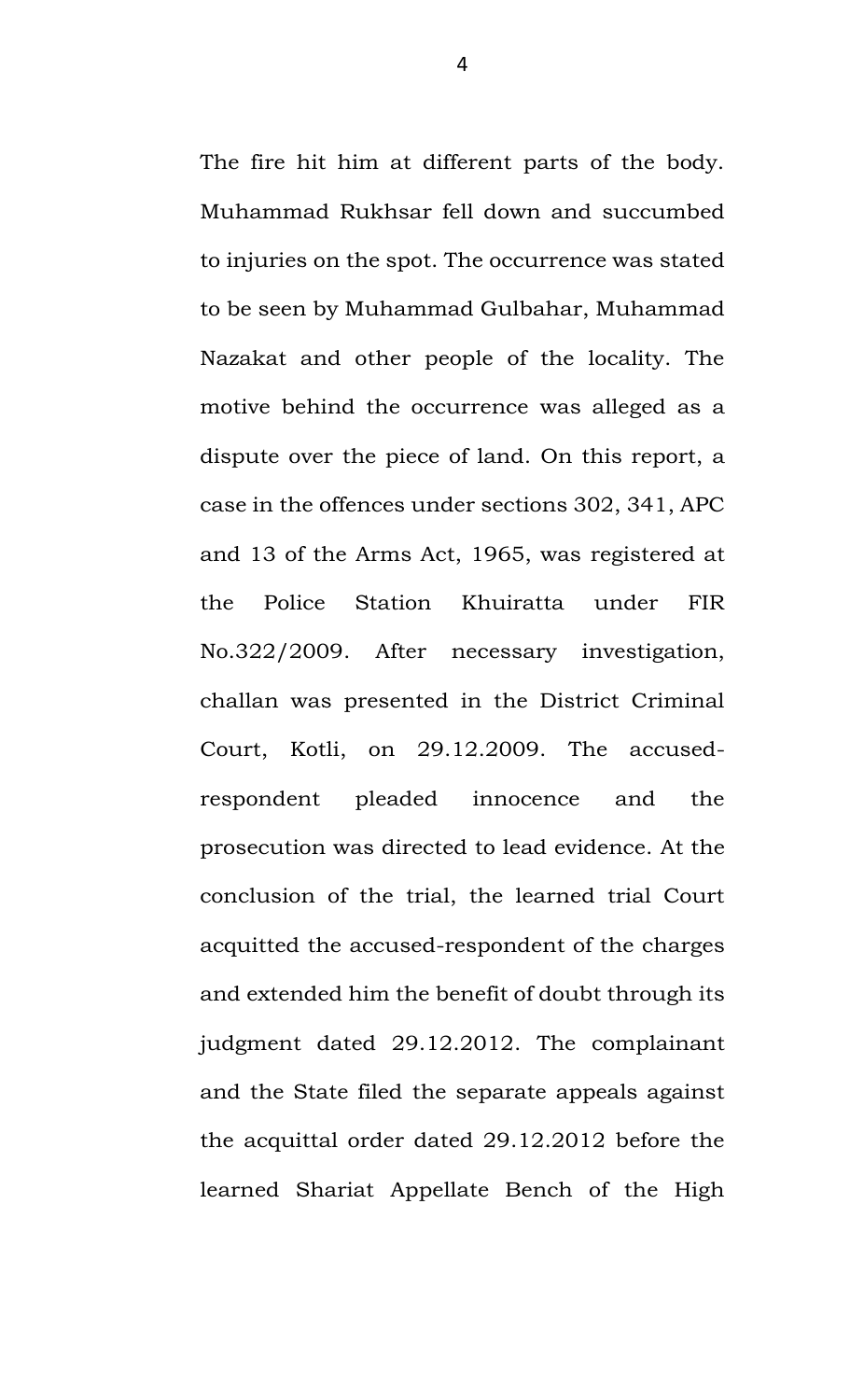Court. The learned fist appellate Court, after necessary proceedings, has dismissed both the appeals through the impugned judgment dated 24.4.2020. Feeling aggrieved from the impugned judgment, the complainant and the legal heirs of the deceased have filed the instant appeal by right.

3. Mr. Ysair Hussain, advocate, appearing on behalf of the appellant, vehemently argued that the accused-respondent has illegally been acquitted by the trial Court without appreciating the evidence in its true perspective and same illegality has been repeated by the learned first appellate Court while maintaining the judgment appealed from. The learned counsel submitted that the ocular evidence was corroborated and supported by various recoveries and other incriminating material. The presence of eyewitnesses was admitted by the defence and the case was proved beyond any shadow of doubt but both the Courts below have wrongly extended the

5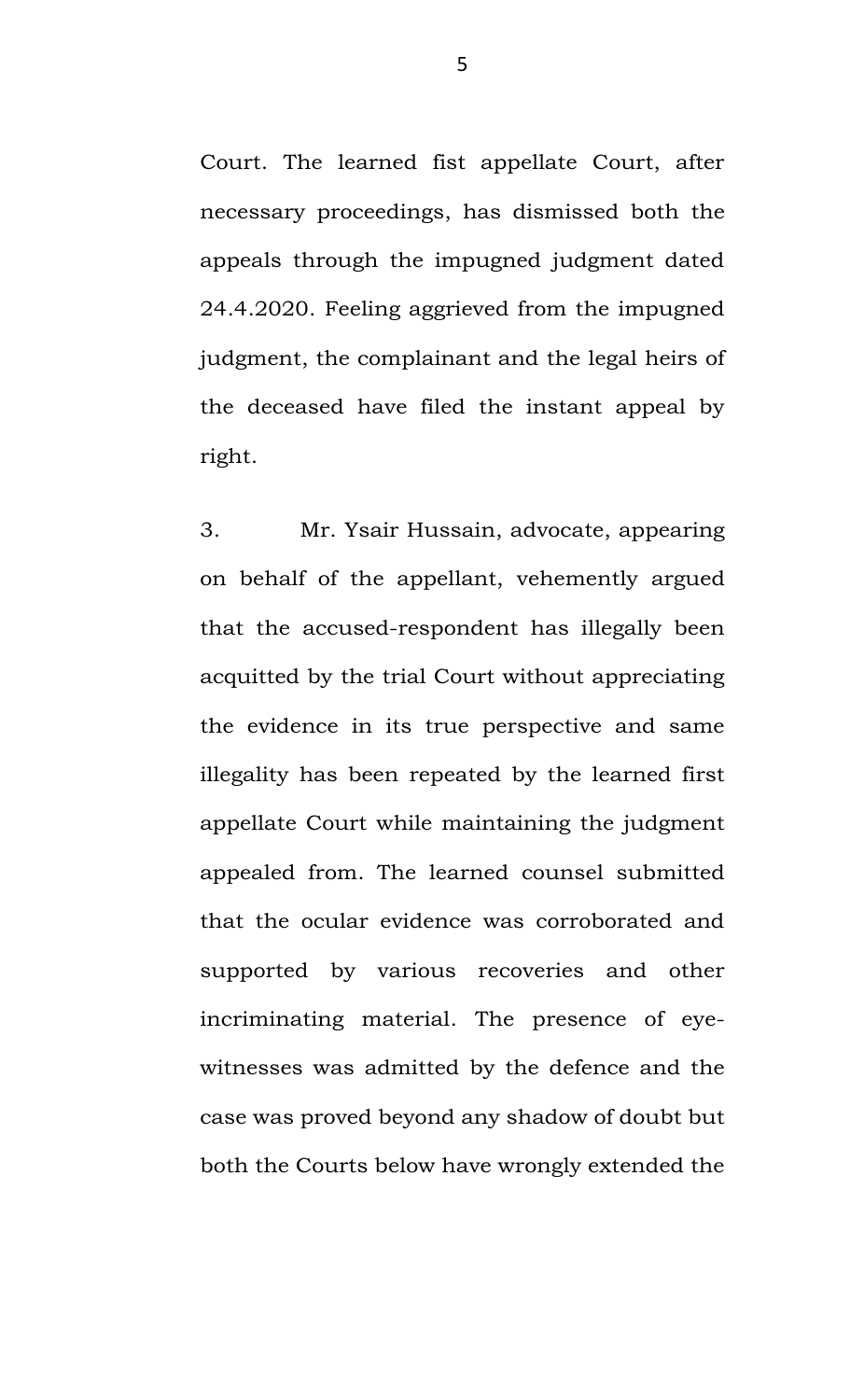benefit of doubt while acquitting the accusedrespondent. The learned counsel next submitted that the post-mortem report and the firearm expert report corroborate the statements of eyewitnesses and the recovery witnesses, but the Courts below have disbelieved the prosecution version without any justifiable reasons. The learned counsel contended that the occurrence was witnessed by two eye-witnesses, whose names are mentioned in the FIR, thus, only the statements of eye-witnesses are sufficient to convict the accused-respondent. The learned counsel further argued that the accusedrespondent was nominated in the promptly lodged FIR and the guilt was proved through corroborative evidence but the Courts below have discarded the evidence under the wrong impression. He also submitted that recovery of the weapon of offence and four empties in the presence of witnesses, on the pointation of the accused-appellant himself, clearly implicates him with the commission of offence. The statement of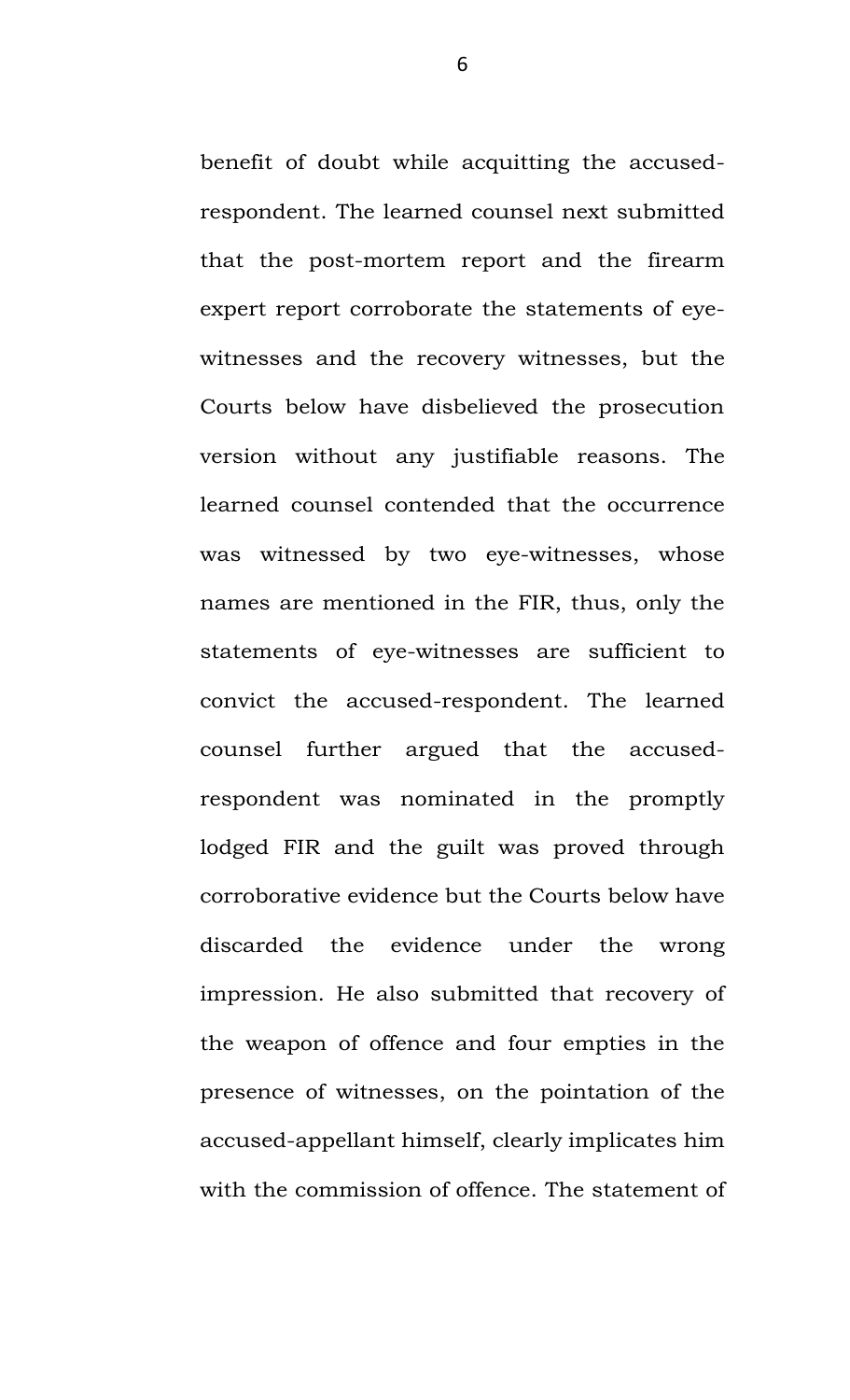SHO affirms the prosecution story as well as the recovery. The prosecution has also sufficiently proved the motive from the record. On Court query, that the statement of the witness Muhammad Azad was recorded after a delay of two days from the occurrence despite the fact that he was available to Police, the learned counsel conceded the fact, however, he submitted that the prosecution evidence cannot be considered in piecemeal but the same shall be looked into as whole, while scrutinizing the same. He concluded that in this background, the accused-respondent is liable to be punished with the normal sentence of death provided for the offence.

4. Conversely, Mr. Rafiullah Sultani, the learned advocate for the accused-respondent, Muhammad Saleem, defended the acquittal of the accused-respondent while submitting that the same is based on sound and solid reasons recorded after due appreciation of prosecution evidence in a legal manner. The learned counsel

7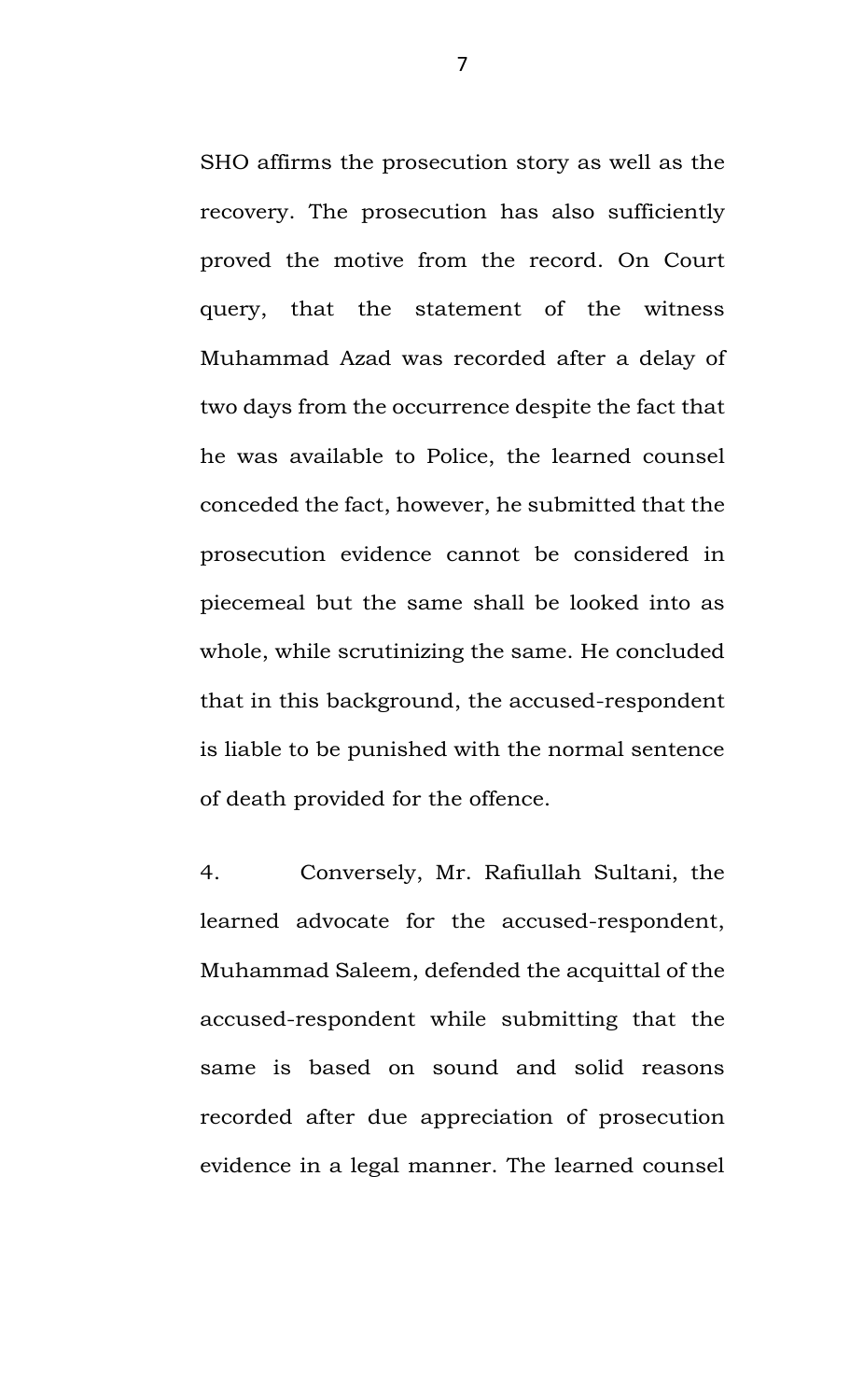submitted that the accused-respondent has been acquitted by the trial Court after entire satisfaction that the prosecution story is full of doubts and the learned Shariat Appellate Bench of the High Court has concurred with the findings recorded by the trial Court, hence, double presumption of truth is attached to the acquittal, which cannot be interfered with by this Court at this stage. The learned counsel further submitted that re-appraisal of evidence is not the function of this Court and the impugned judgments have been delivered after detailed survey of the entire prosecution evidence brought on the record. The learned counsel added that the statement of Muhammad Azad, witness, was recorded after two days of the occurrence despite the fact the he was available to Police for recording of the statement but the Police purposely failed to record the statement within reasonable time. While referring to the statements of prosecution witnesses, the learned counsel added that there is major contradiction among the statements and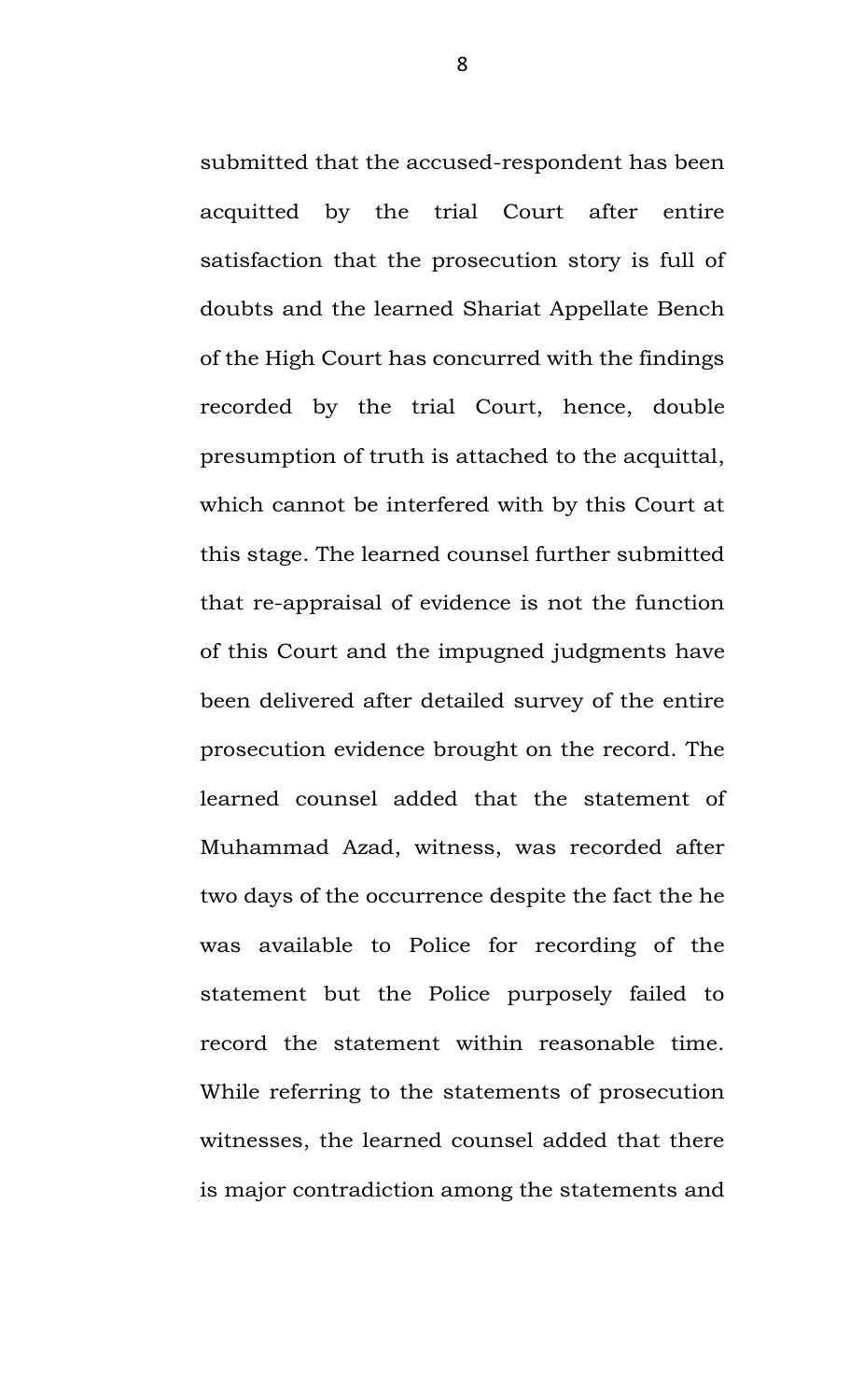gross irregularities have been pointed out by the defence, hence, the prosecution evidence has been rightly disbelieved by the Courts below while extending the benefit of doubt in favour of the accused-respondent. The learned counsel pressed into service that the prosecution witnesses are closely related to the complainant and the deceased, who made improvements in their statements, which are even otherwise selfcontradictory, therefore, their neutrality is not trustworthy and has rightly been discarded by the courts below. He submitted that testimony of the prosecution witnesses is not worth believing on the ground that they were not found *Aadil* during purgation, therefore, the same was rightly discarded. According to the learned counsel, the prosecution failed to produce independent witnesses of the occurrence and the recovery, despite alleged presence of the people of locality at the place of occurrence. He submitted that the prosecution story is negated by the fact that certain other persons were also arrested in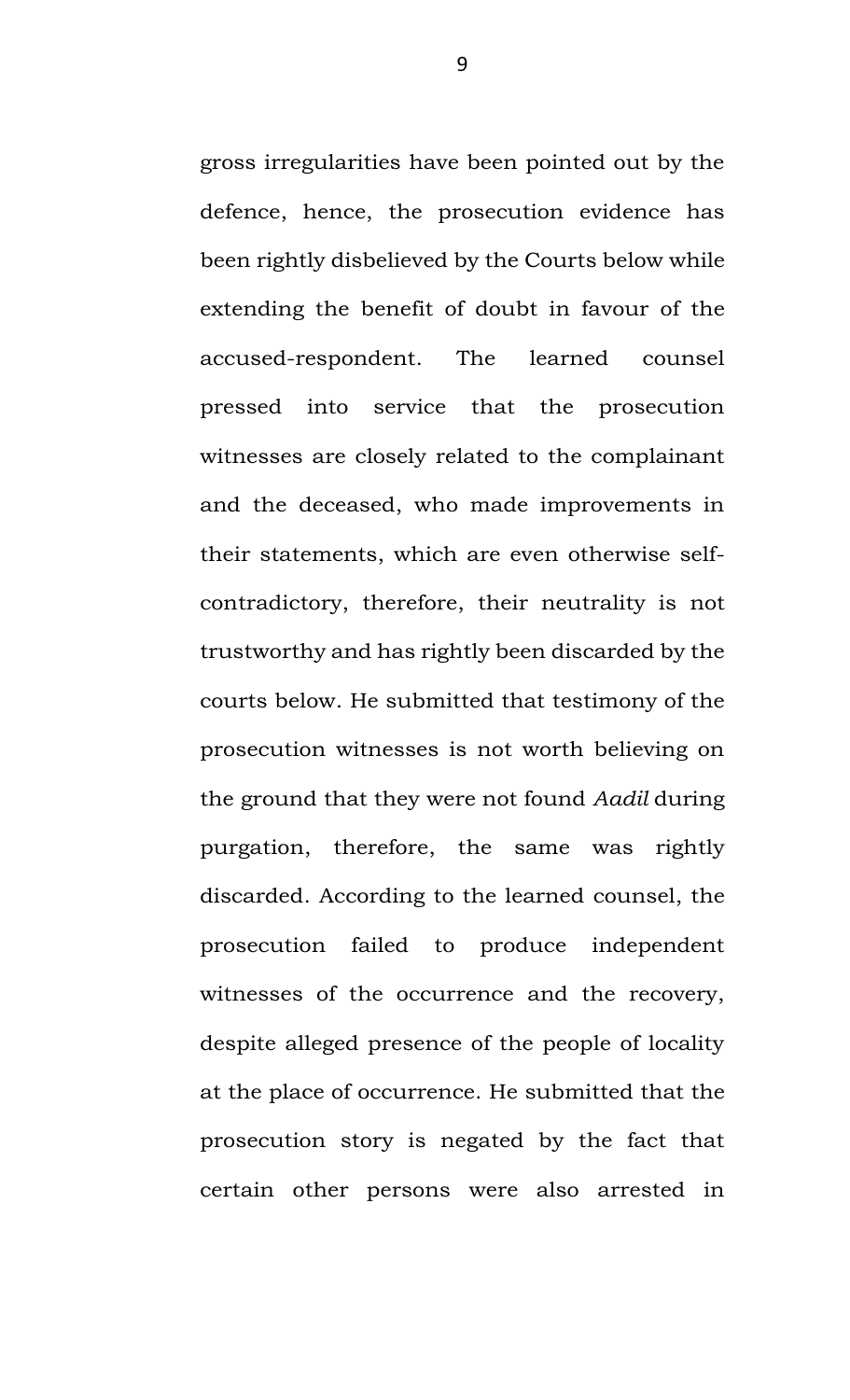connection with the offence, but enlarged later on and this fact is proved from the record and the statements of the prosecution witnesses. The learned counsel further submitted that recovery of alleged weapon of offence has been made after 12 days of the occurrence, which is itself doubtful. Even otherwise, according to the learned counsel, the weapon has not been recovered from exclusive possession of the accused-respondent but alleged to have been recovered from an open place, which is easily accessible to anyone. He added that PW-2 Abdul s/o Kala, one of the recovery witnesses was not produced before the Court for recording his statement, which itself casts serious doubts regarding the prosecution story. The learned counsel contended that that the investigation was conducted by the Police prior to the registration of the case, which is not permissible under criminal law and makes the case further doubtful. The learned counsel submitted that there is mark difference between the statements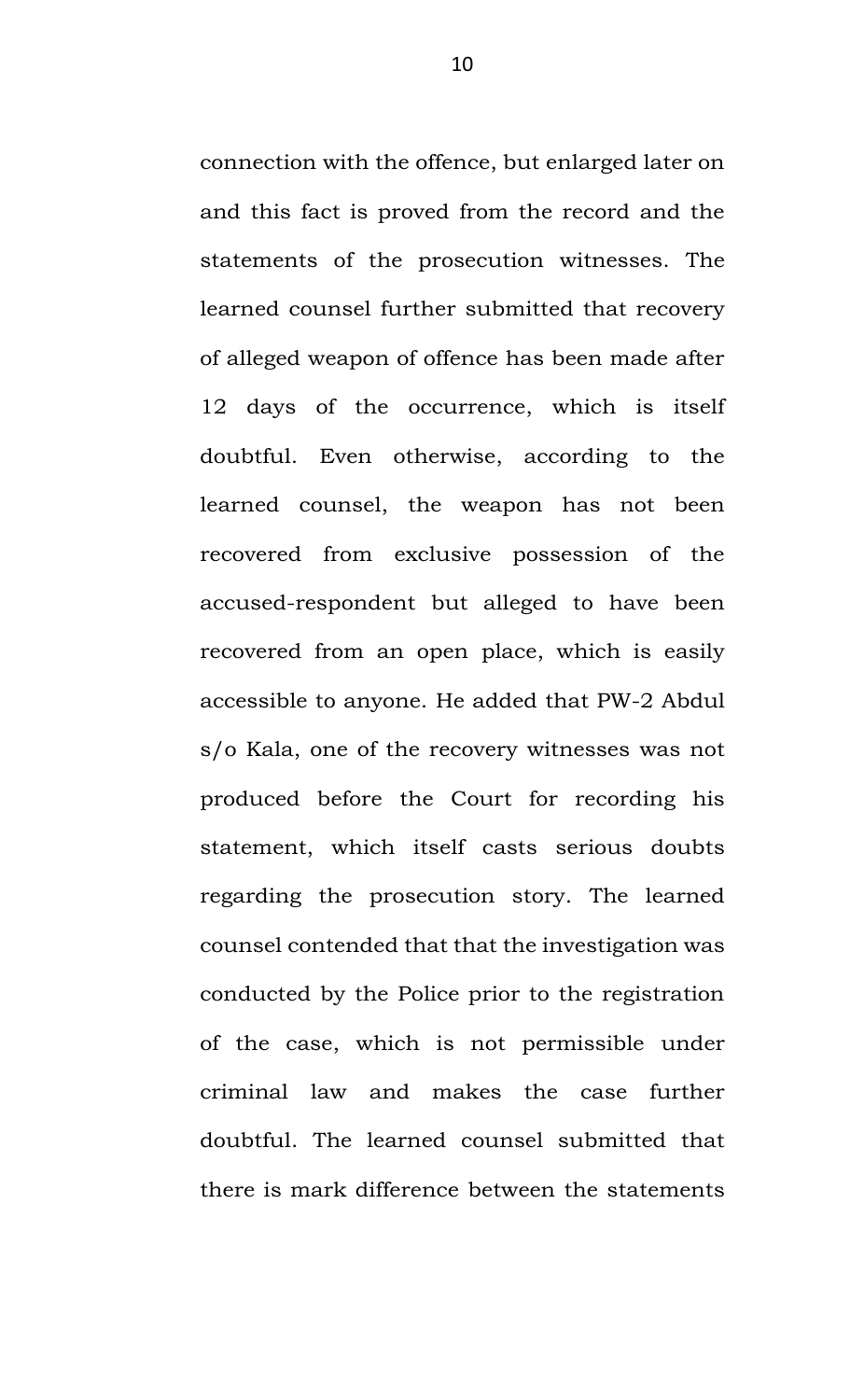of chance witnesses, who have allegedly seen the accused prior to and after the commission of offence. The witness Adalat has not appeared before the Court to recover his statement. Moreover, the conclusion drawn by the doctor, who conducted the post-mortem report and the deposition of prosecution witnesses about the place where from the firing was made, negate each other. The report of forensic science laboratory was received after one year and the same was produced before the Court after four months of its receipt, which is sufficient to prove that the prosecution hatched the story against the accused-respondent. The learned counsel argued that the prosecution witnesses in their statements deviated from their stance regarding the motive of occurrence, whereas in fact litigation between the complainant and the deceased is admitted and proved from the record. On the other hand, some litigation is also shown between the prosecution witnesses with the accused and the complainant with the accused as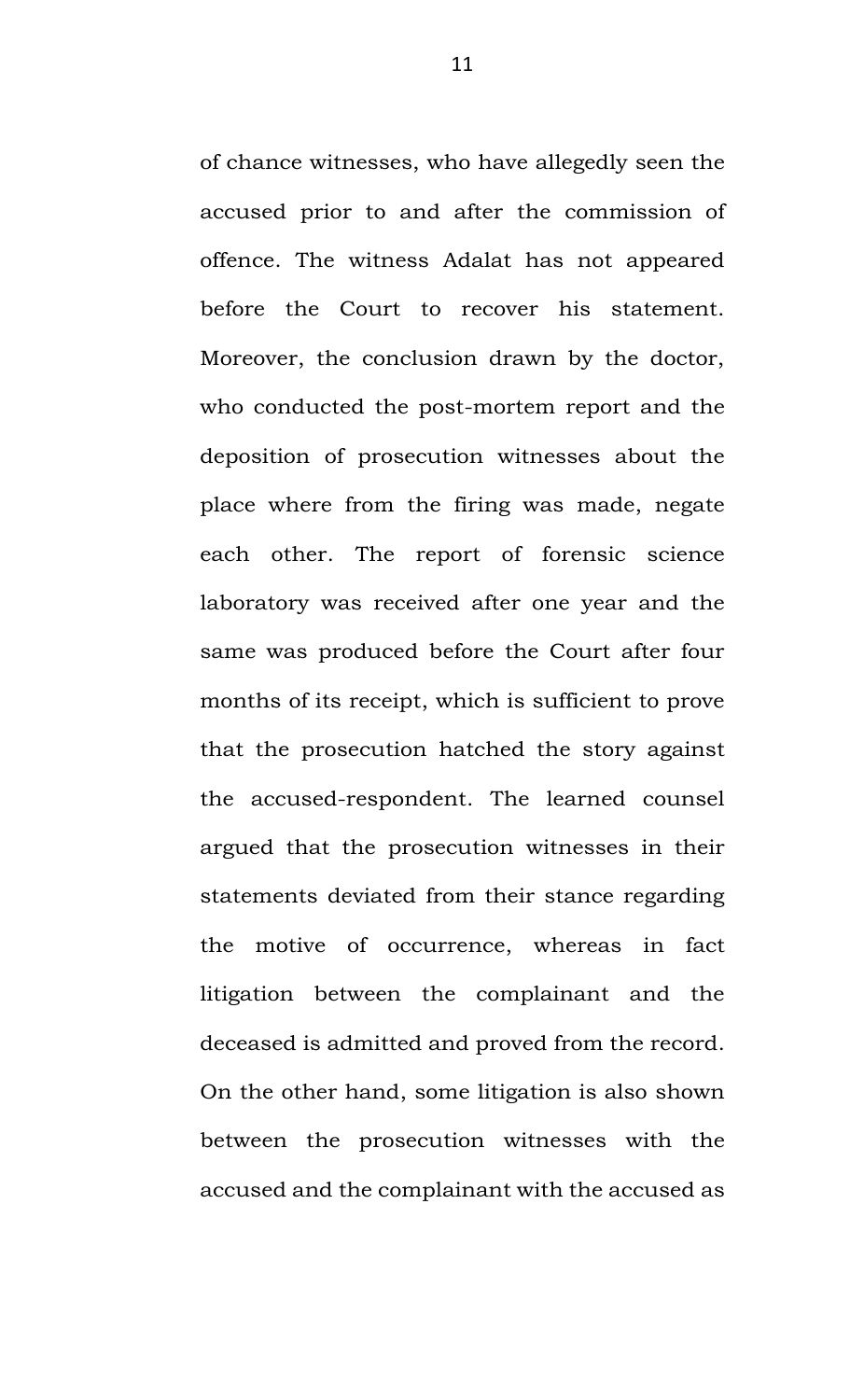well. In this scenario, the prosecution has failed to establish any motive as alleged in the FIR whereas the prosecution witnesses, being related and interested and having motive against the accused, their testimony has rightly been discarded by the Courts below. While referring to Article 129 of the Qanoon-e-Shahadat Order, 1984, the learned counsel submitted that the prosecution deliberately abandoned the recovery witness. The learned counsel submitted that according to prosecution four crime empties were recovered from the spot, which were not sent to forensic science laboratory till the recovery of gun, which also makes the prosecution story doubtful. In support of his arguments, the learned counsel referred to and relied upon the following reports:

> i. *Muslim Commercial Bank Limited Employees' Union, Islamabad, Rawalpindi and Wah Zones through its General Secretary vs. Muslim Commercial Bank Limited, Karachi & others* [1994 SCMR 1030],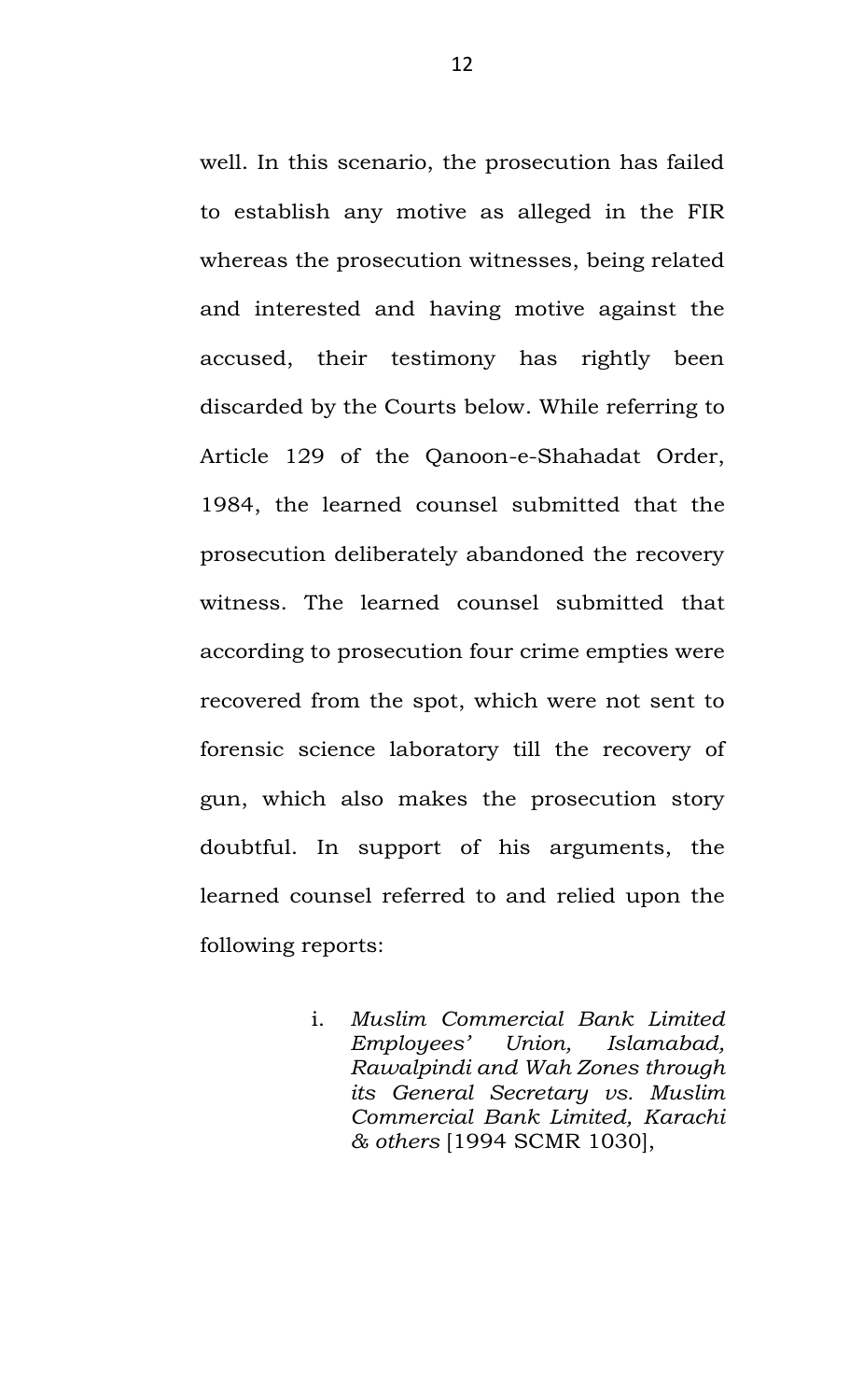- ii. *Haji Rab Nawaz vs. Sikandar Zulqarnain & 7 others* [1998 SCMR 25]
- iii. *Asia Bibi & 5 others vs. Ghazanfar Ali & 3 others* [2005 SCR 1],
- iv. *Dr. Israrul Haq vs. Muhammad Fayyaz and another* [2007 SCMR 1427],
- v. *Ali Sher and others vs. The State*  [2008 SCMR 707],
- vi. *Liaquat Ali vs. The State* [2008 SCMR 95],
- vii. *Ali Muhammad vs. Muhammad Akram & another* [2014 SCR 351],
- viii. *Wasim Hussain & 2 others vs. Muhammad Rafique & another*  [2017 SCR 428] and
	- ix. *Zohra Bibi & another vs. Haji Sultan Mehmood & others* [2018 SCMR 762].

5. We have heard the learned counsel for the parties and gone through the impugned judgment and the other record made available with utmost care.

6. Muhammad Saleem, the accusedrespondent was nominated in FIR No.222/2009, registered at Police Station Khuiratta, on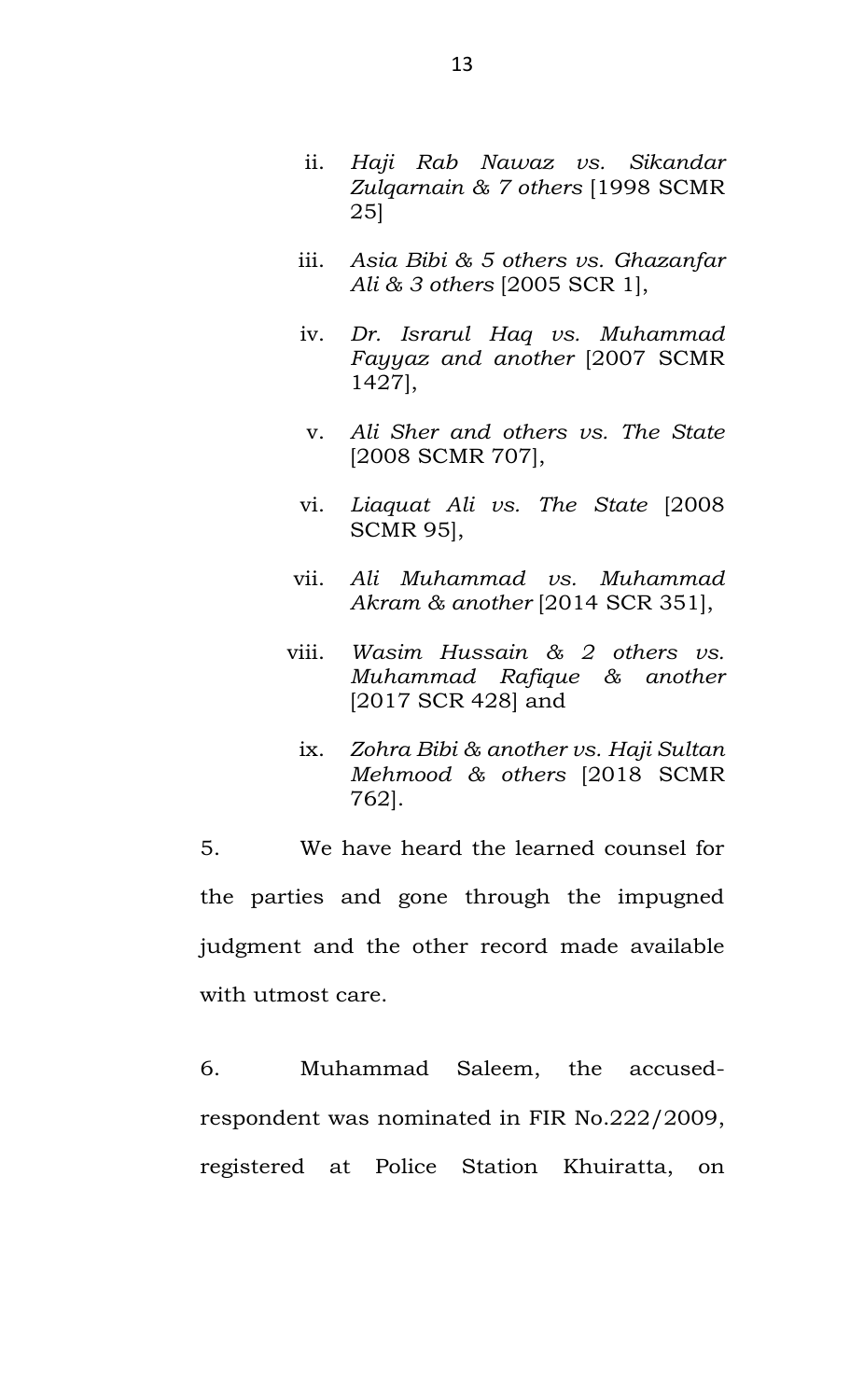4.12.2009. It was narrated in the FIR that on the same night, he set up an ambush, waiting for Muhammad Rukhsar, who was on his way to the house of his maternal grandfather. It was alleged that the accused fired upon Rukhsar with lethal weapon, which hit him at different parts of the body. He fell down and succumbed to the injuries. It was further alleged that the occurrence has been seen by Muhammad Gulbahar and Muhammad Nazakat. The motive behind the occurrence is a dispute over a piece of the land. The trial Court, after detailed survey and scrutiny of the evidence, acquitted the accusedrespondent and on appeal the learned Shariat Appellate Bench of the High Court has maintained the acquittal order. Before adverting to the case on merits, it may be observed here that the scope of interference in appeal against acquittal is much narrow and limited, because in an acquittal, the presumption of innocence is significantly added to the cardinal rule of criminal jurisprudence that an accused shall be presumed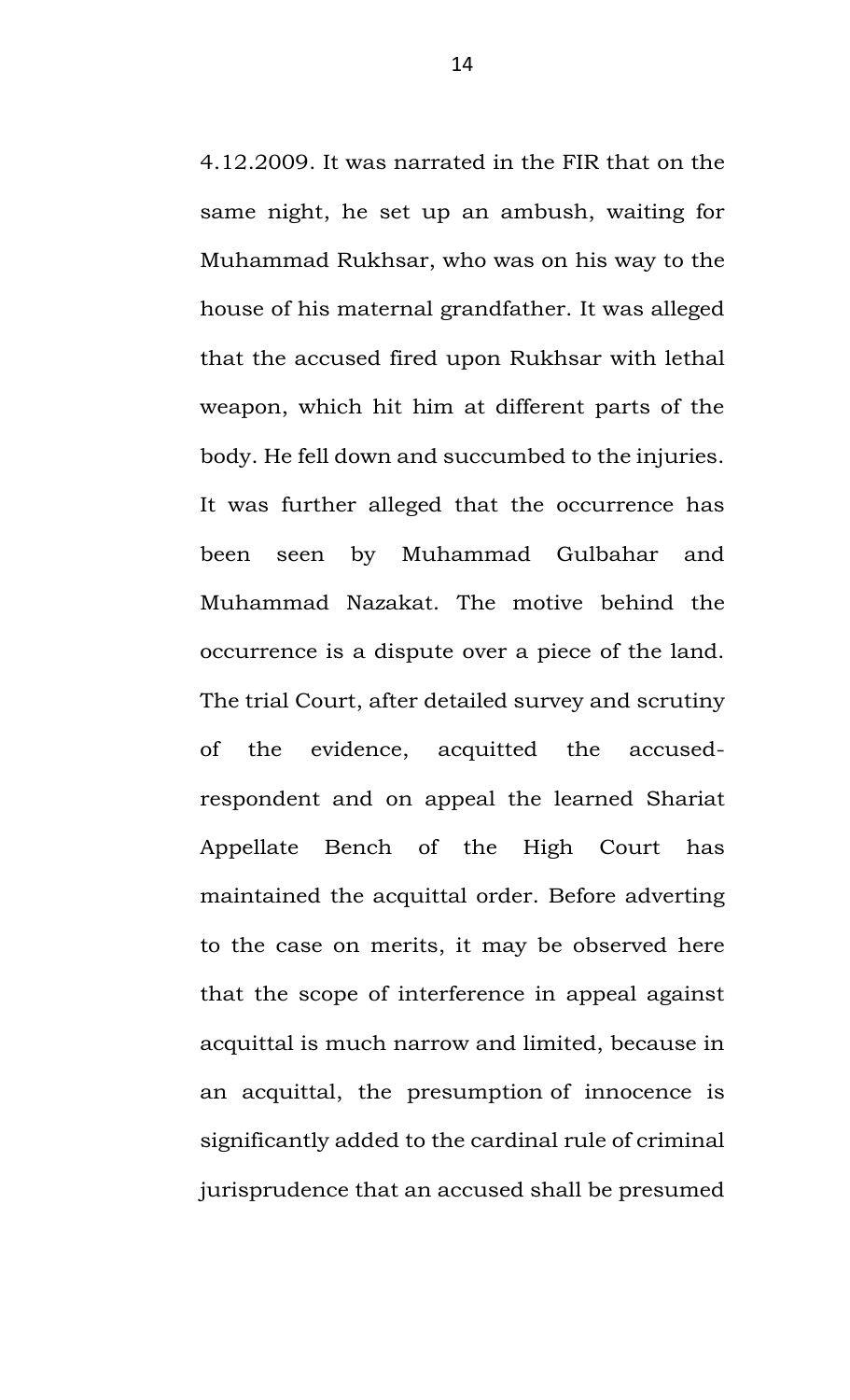innocent until proved guilty; in other words, the presumption of innocence is doubled after acquittal by the competent Court. The acquittal maintained by the first appellate Court carries another well accepted presumption that again, on first appeal, the court below confirmed the assumption of innocence. However, where the Courts below have disregarded the points having conclusive effect on the end result, committed misreading or non-reading of the material evidence or appreciated and scrutinized such evidence illegally, this Court would interfere for the safe administration of criminal justice. This Court would not interfere with acquittal merely by making the re-appraisal of the evidence, it comes to a different conclusion, provided both the conclusions are reasonably possible, however, this Court would interfere with a view only to avoid any grave miscarriage of justice and for no other purpose. It may also be observed here that an appeal against acquittal is altogether on a different footing, as compared to an appeal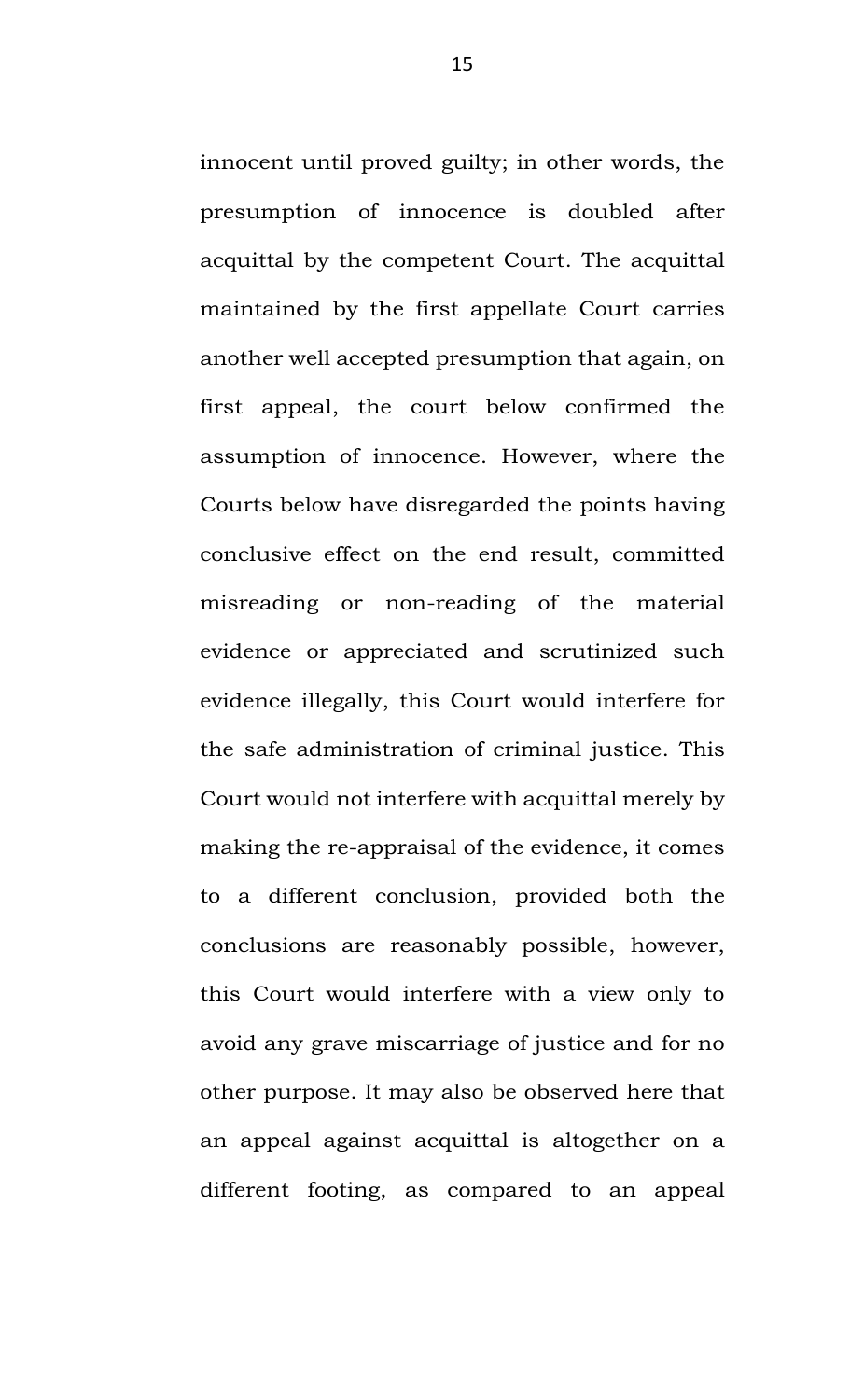against conviction. In an appeal against acquittal where the presumption of innocence in favour of the accused is reinforced, the appellate Court would interfere with the order of acquittal only when there is perversity of facts and law, as has been held above. The principal consideration of the Court is to do substantial justice and avoid miscarriage of justice, which might have resulted into acquitting an accused, who is guilty of an offence or otherwise convicting an innocent. While dealing with an identical case, this Court recently in the case titled *Liaquat Jan & another vs. Muhammad Ilyas & others* (Cri. Appeal No.11/2019, decided on 23.02.2022), has observed as under:

> ".....This Court on appeal can only interfere with the acquittal orders passed by the Courts below, if the interpretation of law or the constitution is involved or any miscarriage of justice is pointed out. Reliance can be placed on the case reported as *Muhammad*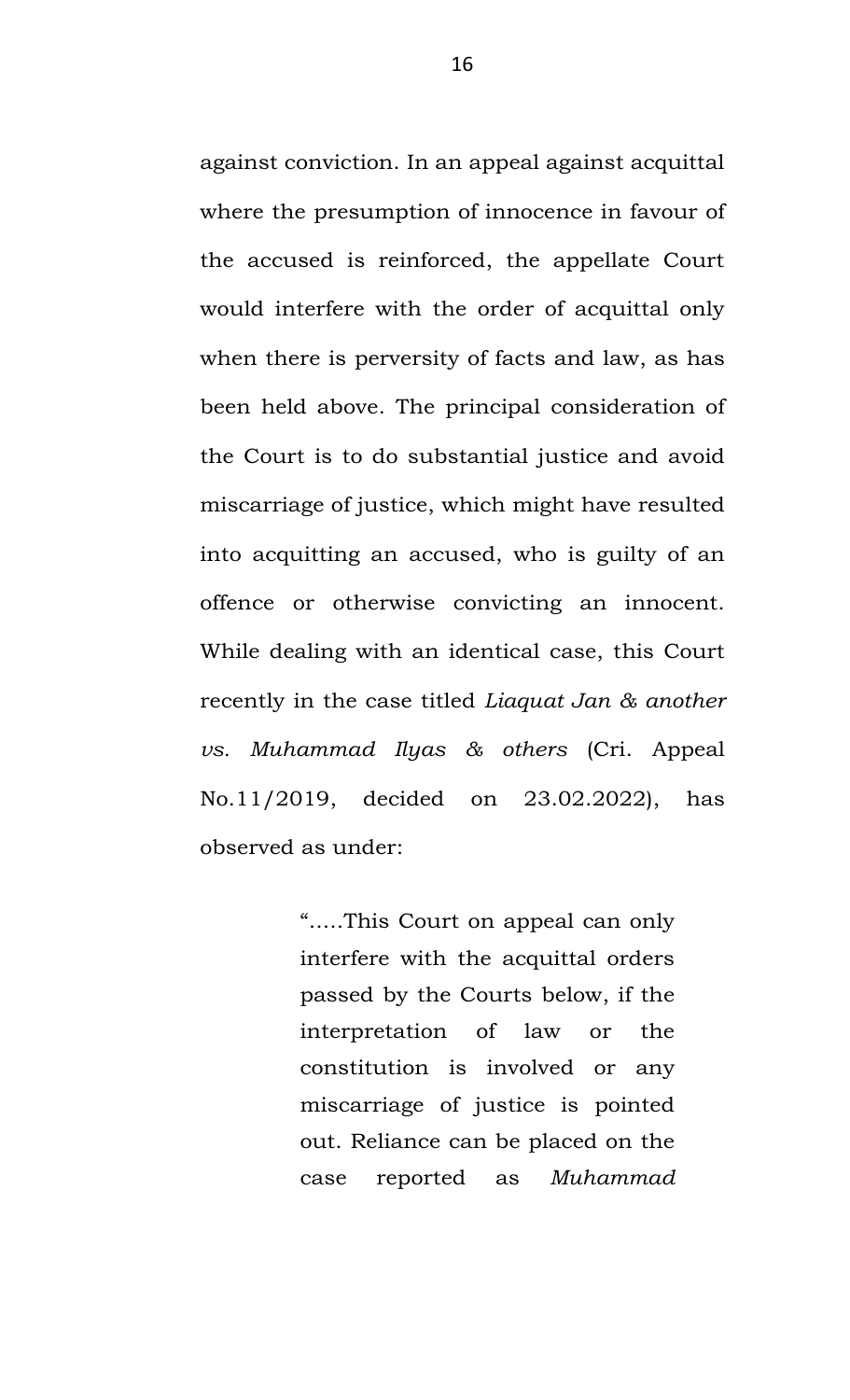*Ashfaq vs. Muhammad Ashiq & 5 others* [2005 SCR 341], wherein, in was observed as under:

> '7. The two Courts below have recorded concurrent findings acquitting the accused respondents which raise double presumption of innocence in their favour. The learned Advocate for the appellant was not able to point out any illegality committed by the Courts below. The Supreme Court, in its appellate jurisdiction, can interfere only when interpretation of law or the constitution is involved or when the miscarriage of justice done by any Court or where illegal or irregular practice is done or adopted.'"

Similarly, in the case reported as *Javed Iqbal vs. Fayyaz Ahmed & another* [2014 SCR 1441], it has been observed by this Court, as under:

> "10. After century's deliberation, there is a universal unanimity among the Courts administering criminal justice that the benefit of doubt always goes to the accused. It is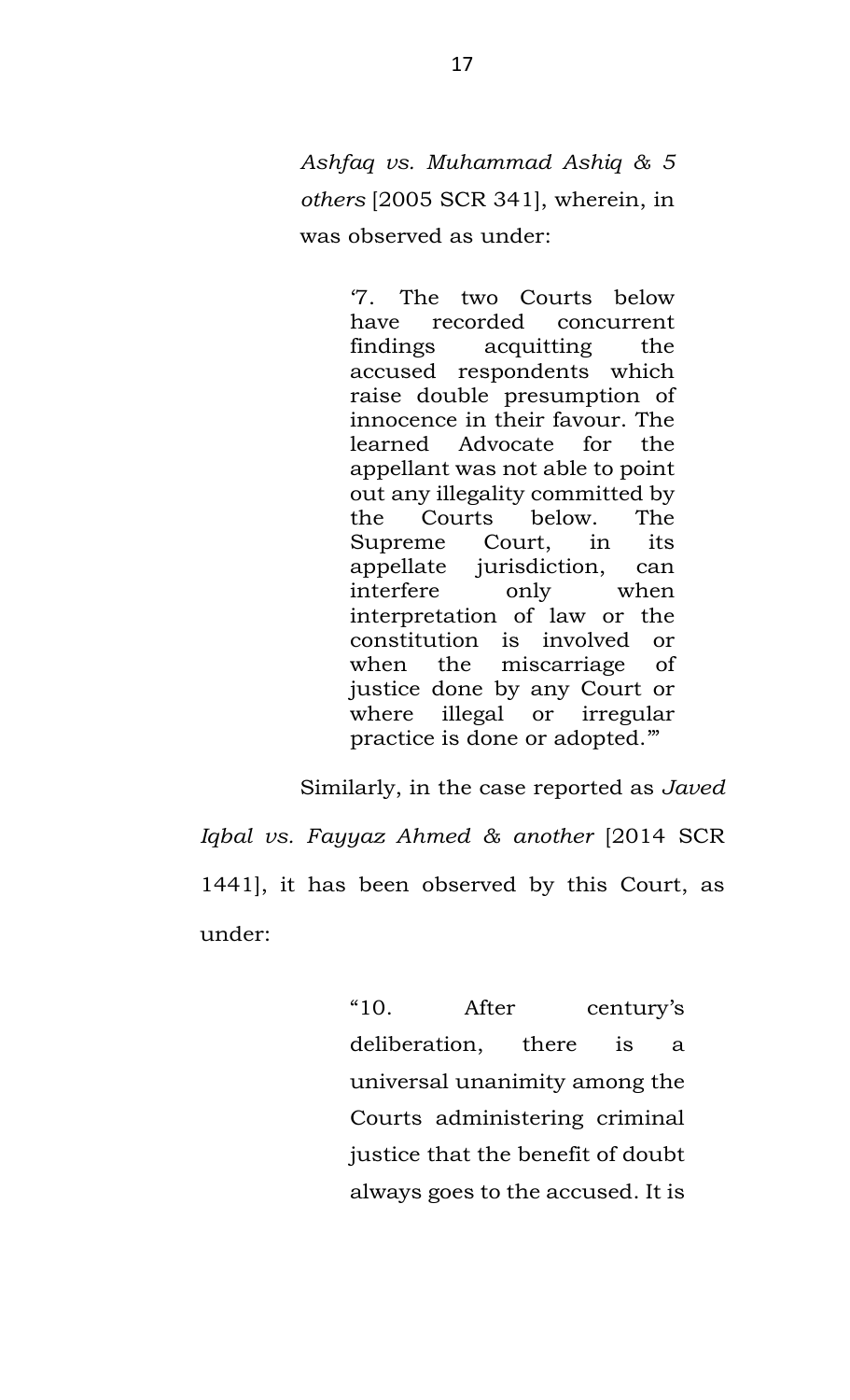also settled that for setting aside an acquittal order there must be strong reasons supported by evidence on record. Even otherwise, after acquittal, the accused enjoys double presumption of innocence. In this regard reference can be made to a latest judgment in the case reported as Muhammad Saleem vs. Abid Hussain & others [2013 PSC (Crl.) 346], wherein this Court has enunciated the principle of law on the subject in the following manner:

> '12. It is by now settled principle that to get an acquittal order converted into conviction, is a difficult job for the prosecution; it is like a liberated bird who had flown away towards the limitless space and free air, but now prosecution wants to get him back again into the cage. In the light of principle of law enunciated by the superior courts of the country, an acquittal order can only be interfered with when it is proved that it has been delivered with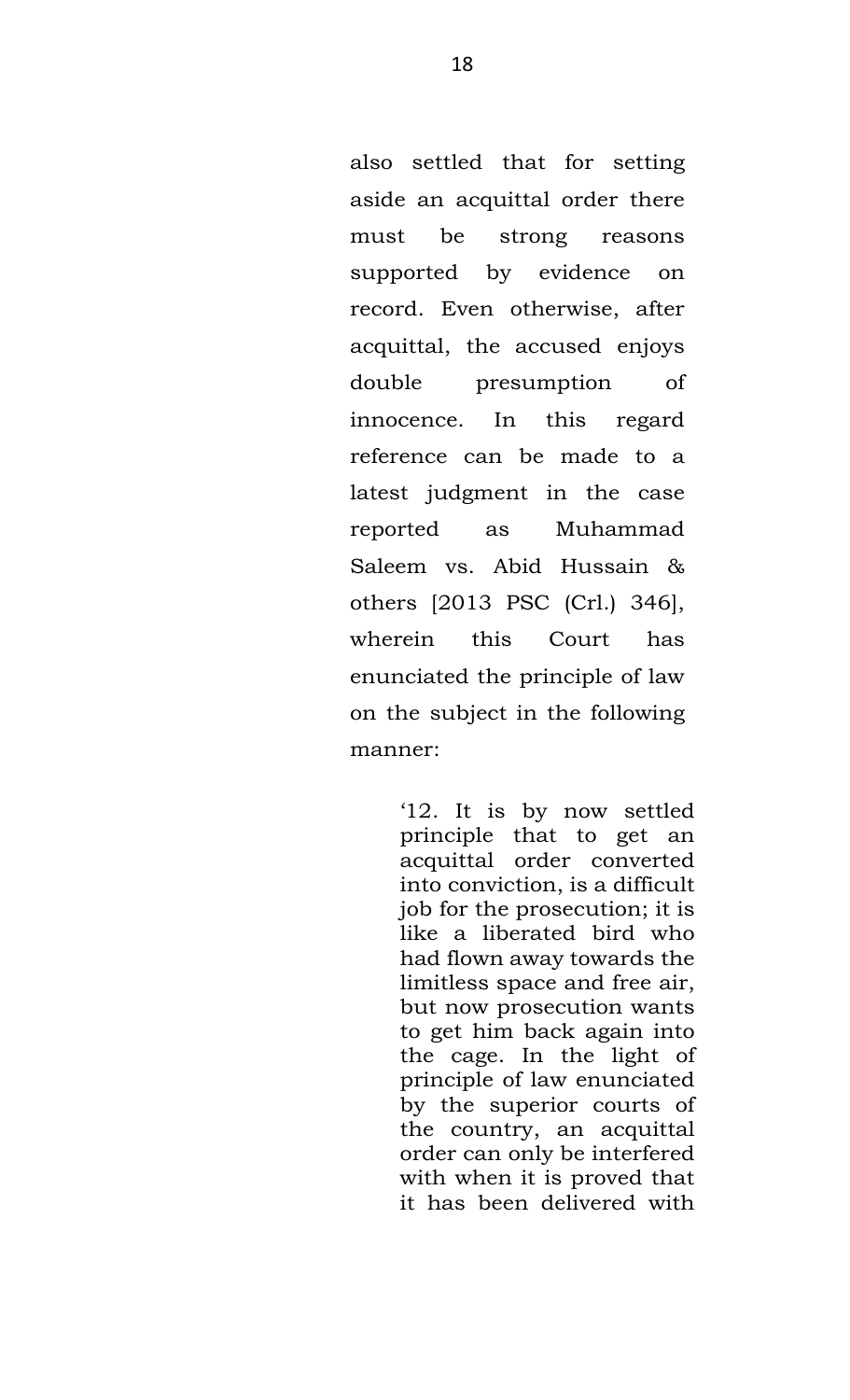foolish appreciation of evidence, with perverse actions and where the reasons adduced for the release of an accused were not acceptable to the mind of a prudent man.'"

7. Now, adverting to the merits of the case, the main contention raised by the learned counsel for the appellant is that it is a case of direct evidence; the accused-respondent was nominated in the promptly lodged FIR; specific motive was alleged and the prosecution has proved the stance through corroborative evidence but the Courts below have failed to consider the same while acquitting the accused-respondent. Although, re-appraisal of evidence is not the function of this Court and standard of assessment of evidence in an appeal against the acquittal is different from that of the appeal against conviction, however, for the ends of criminal justice, we have re-examined the evidence. It may be observed that there is always natural possibility of minor discrepancies in the evidence, however, under law, it is settled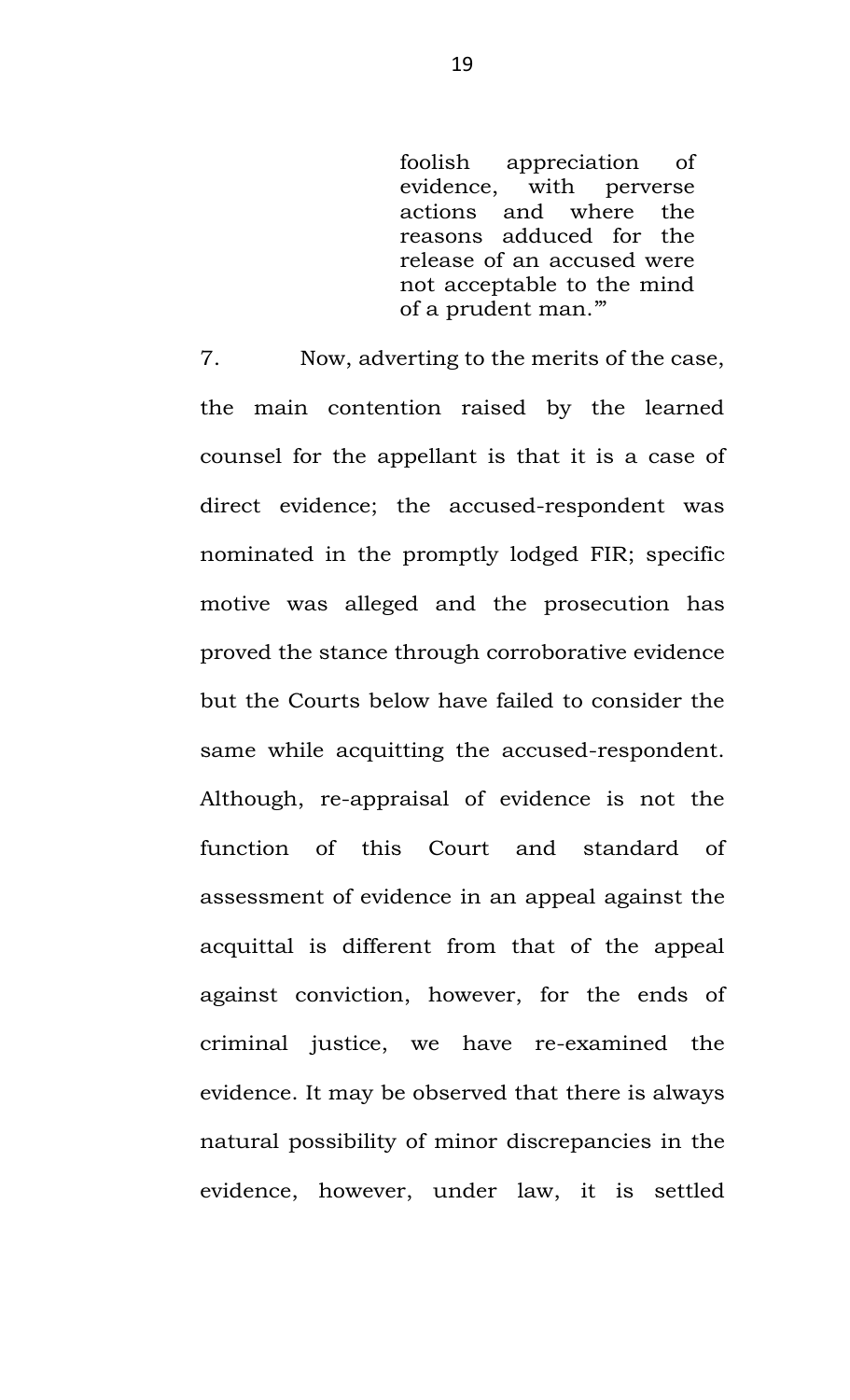principle of law that once a specific motive is alleged, the prosecution is bound to prove the same by producing confidence-inspiring and reliable evidence. The occurrence took place at 8:00 pm and the single nominated accused was arrested after two hours. The complainant has not witnessed the incident. He was informed by Gulbahar, witness. Muhammad Azad, complainant, Muhammad Rukhsar, deceased, Muhammad Gulbahar and Muhammad Nazakat, eye-witnesses, are real cousins. The motive alleged by the prosecution is a dispute over the piece of land. However, none of the prosecution witnesses has deposed that there was any kind of litigation between the deceased and the accused. During cross-examination, litigation between the complainant and the deceased as well as the eyewitness Gulbahar and the accused has been proved from the record. It has been brought on the record through documentary evidence that the father of the complainant and the deceased gifted a piece of land to the complainant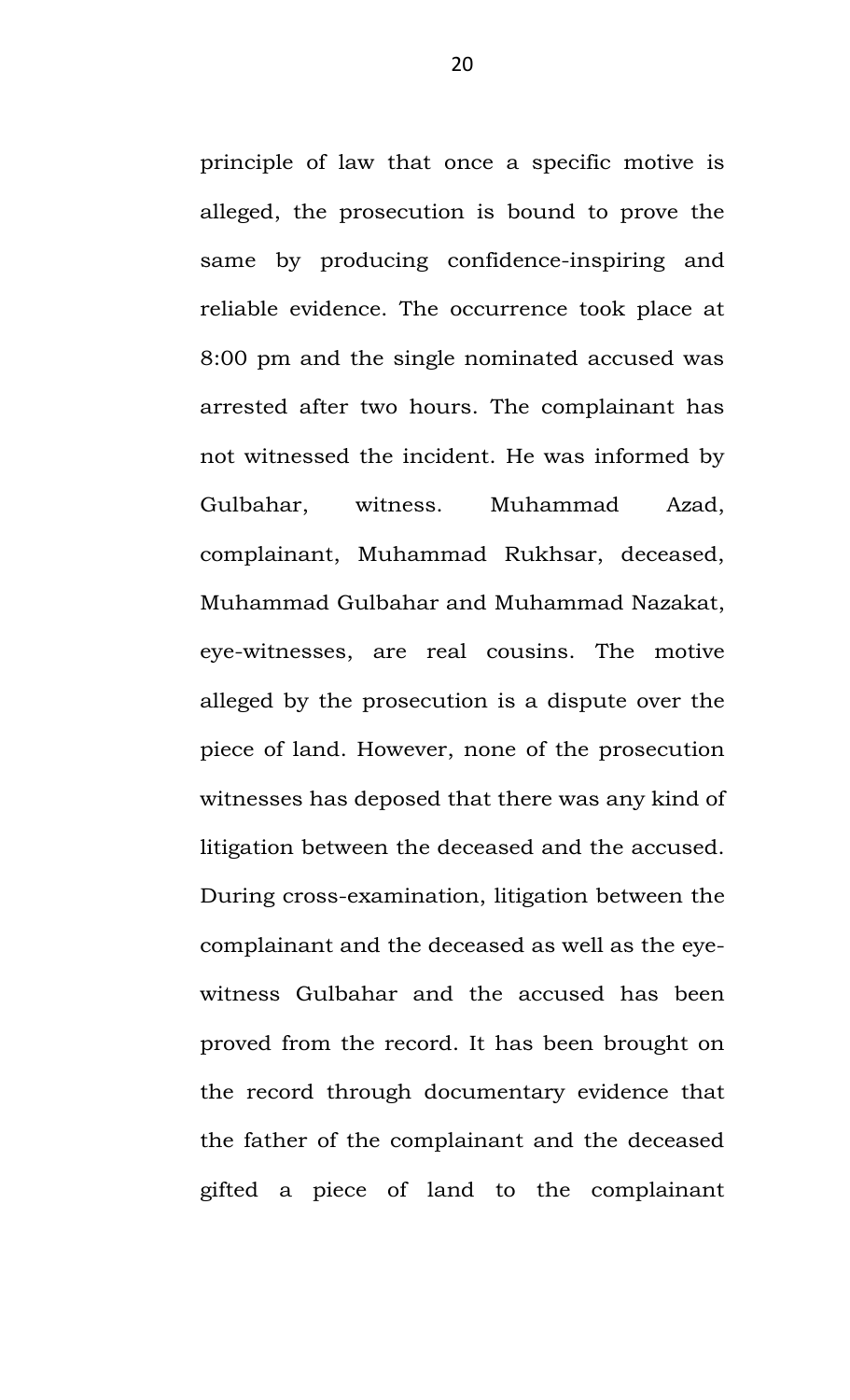Muhammad Azad, which gift-deed was challenged by the deceased Muhammad Rukhsar on the ground that the same has been obtained by practicing fraud. The fact of litigation between the complainant, Muhammad Azad, and his brother Muhammad Rukhsar, deceased, has been proved from the record. Moreover, the enmity between the complainant and the accused, Muhammad Saleem is also established on the ground that he was the attorney on behalf two persons, namely Sayeen and Muhammad Ali, who have filed separate cases against the accused, Muhammad Saleem over the property disputes. During cross-examination, the complainant has admitted the fact by deposing that;

"۔۔۔یہ درست ہے کہ ملزم سلیم کے ساتھ مطہر کی سائیں والے دیوانی دعو ٰی اور محمد علی والے دعٰوی کی وجہ سے ناراضگی چلی آ رہی ہے۔"

It further transpires from the record that Sayeen is the father of Gulbahar, prosecution witness, but he has not executed the power of attorney in his favour nor in favour of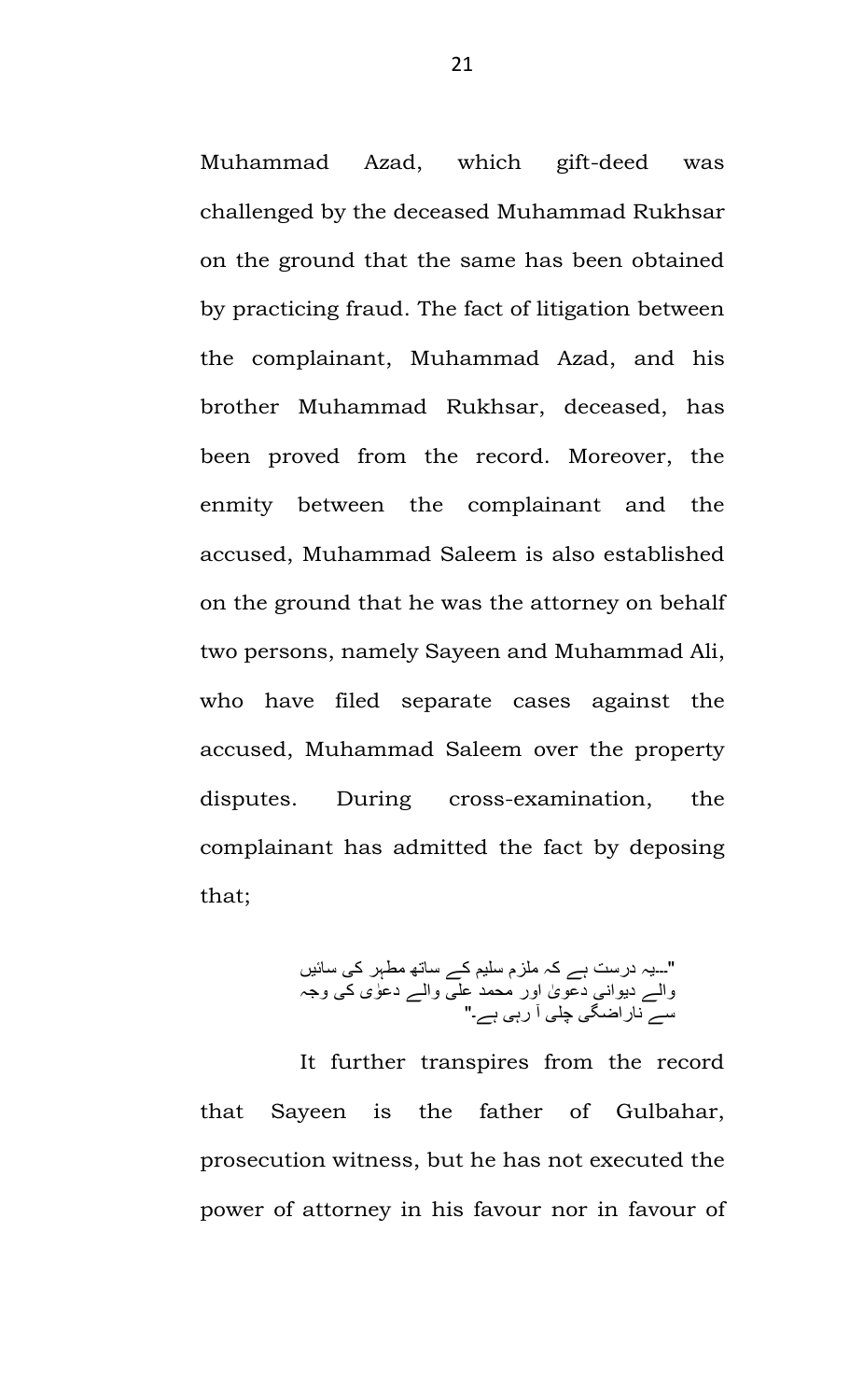his two real sons, rather Muhammad Azad, complainant, is his attorney in a case filed against the accused, Muhammad Saleem. On the contrary, nothing has been brought on the record to establish and believe that the deceased and the accused had some previous enmity, rather enmity between the complainant and the accused as well as the eye-witnesses and the deceased, due to litigation regarding the property, has been proved from the record. Likewise, Gulbahar, prosecution witness, also appears to be inimical towards the accused, as is evident from the portion of his statement whereby he has deposed that;

> " ملزم کی درخواست پر مظہر، ظہیر اور فاضل گرفتار ہوئے تھے اور ہماری درخواست پر ملزم گرفتار ہوا تھا۔ یہ درست ہے کہ SDM کی عدالت میں ہمارے خالف مقدمہ پیش ہوا تھا جس میں ہم نے ضمانتیں کروائی تھیں۔ ملزم نے بھی ضمانت کروائی تھی۔ "

The said witness further deposed as under:

" یہ درست ہے کہ زمین کے تنازعہ کہ وجہ سے مظہر اور سلیم کے درمیان دشمنی چلی آ رہی ہے۔ از خود کہاکہ ملزم ہم سے زمین چھیننا چاہتا تھا۔ یہ بھی درست ہے کہ زمین کے تنازعہ کی وجہ سے مستغیث اور ملزم کی دشمنی چلی آ رہی تھی۔ مظہر کو علم نہ ہے کہ مقتول اور مستغیث کی بھی آپس میں دشمنی چلی آ رہی تھی۔ یہ درست ہے کہ مظہر اور مستغیث ملزم سلیم کو اپنا مشترکہ دشمن سمجھتے تھے۔"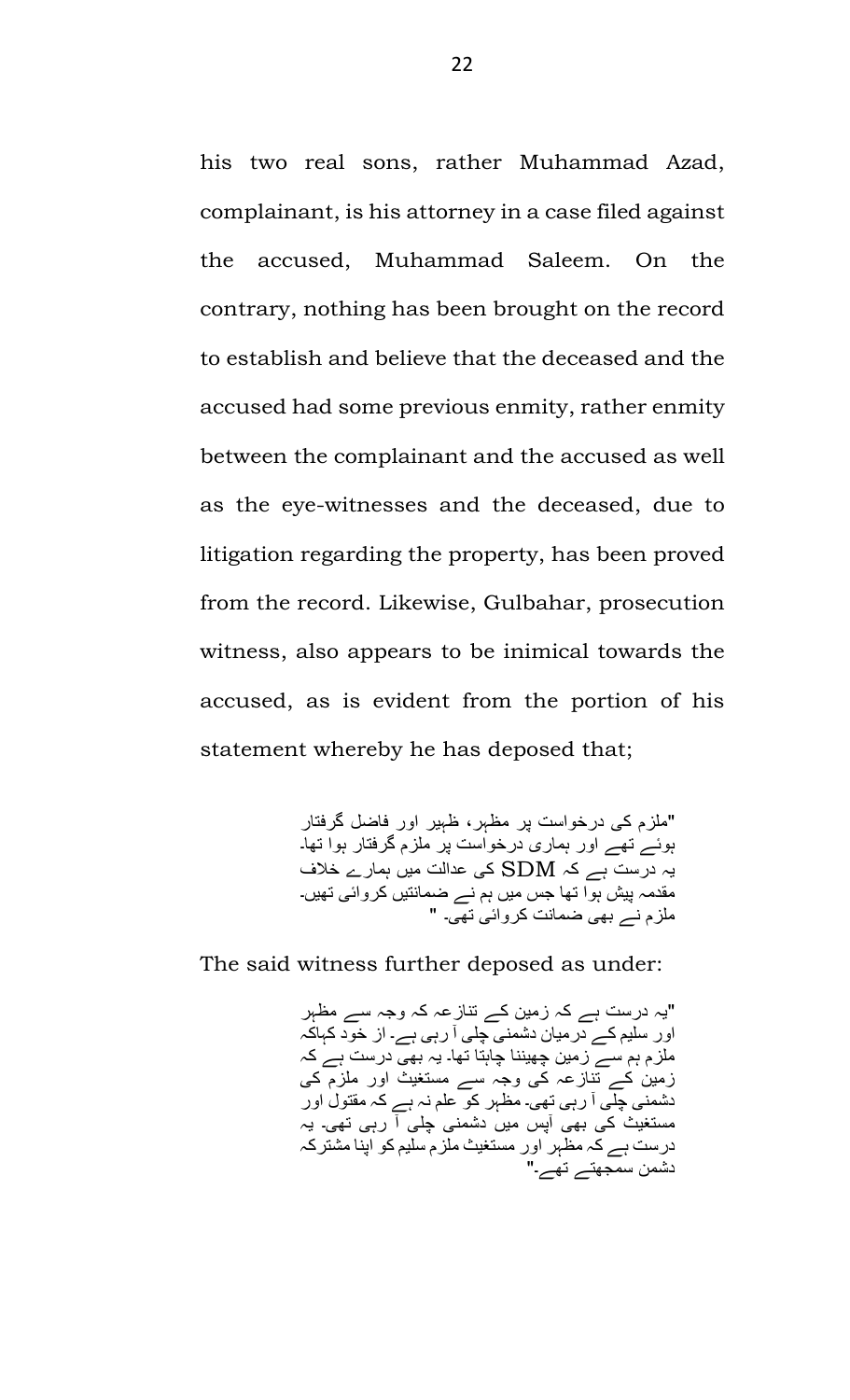The intensity of animosity between the prosecution witness Muhammad Azad (complainant) and the accused Muhammad Saleem multiplies on the pretext that not only he was himself a party in the litigation against the accused Muhammad Saleem but he has filed cases on behalf of two other persons, after obtaining the power of attorney on their behalf. On the other hand, the defence has sufficiently proved that the eye-witnesses being related witnesses, are not only ordinarily interested witnesses but inimical to the accused having motive against him due to previous enmity. keeping in view the facts and circumstances of the case and the material available on record, we are of the view that the prosecution failed to prove the motive against the accused-respondent beyond any reasonable doubt rather the accused has established the case that the eye-witnesses and the complainant being interested witnesses and inimical towards the accused, had a motive to falsely implicate him in the case. The testimony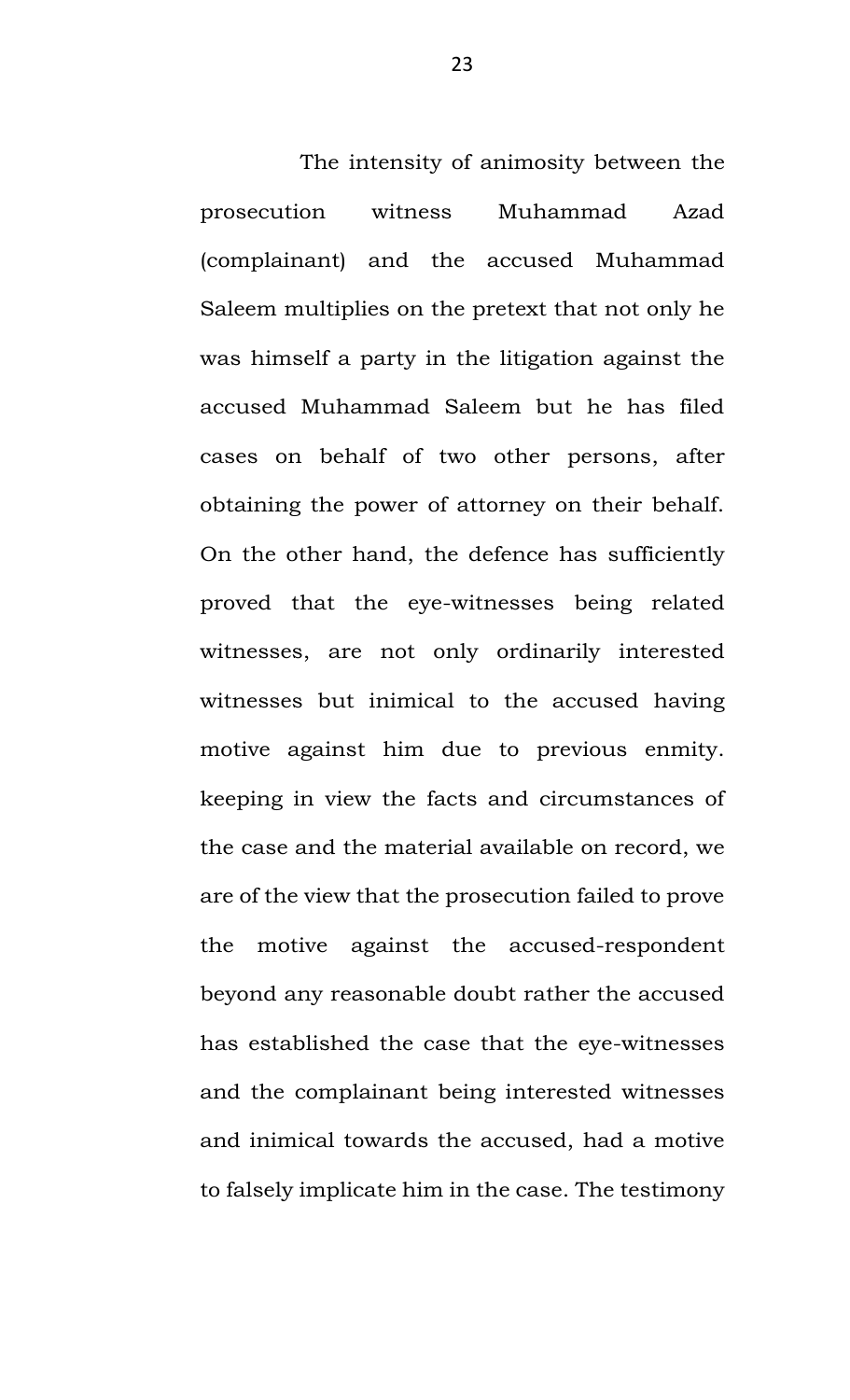of the eye-witnesses cannot be relied upon safely without corroboration by the other evidence brought on record. It is settled principle of law that where the witnesses are interested, partisan or inimical towards the accused, their deposition cannot be accepted unless corroborated by such unimpeachable independent evidence, which by itself may be sufficient to record conviction. Our this view is fortified from the case reported as *Muhammad Yaqoob vs. The State & 2 others* [2014 SCR 121], wherein this Court has observed as under:

> "8. Of course, if the witness is interested, partisan or inimical towards the accused, his deposition cannot be accepted unless corroborated by such unimpeachable independent evidence which by itself may be sufficient to record conviction."

For the above reasons, we are constrained to agree with the findings recorded by the Courts below that that ocular account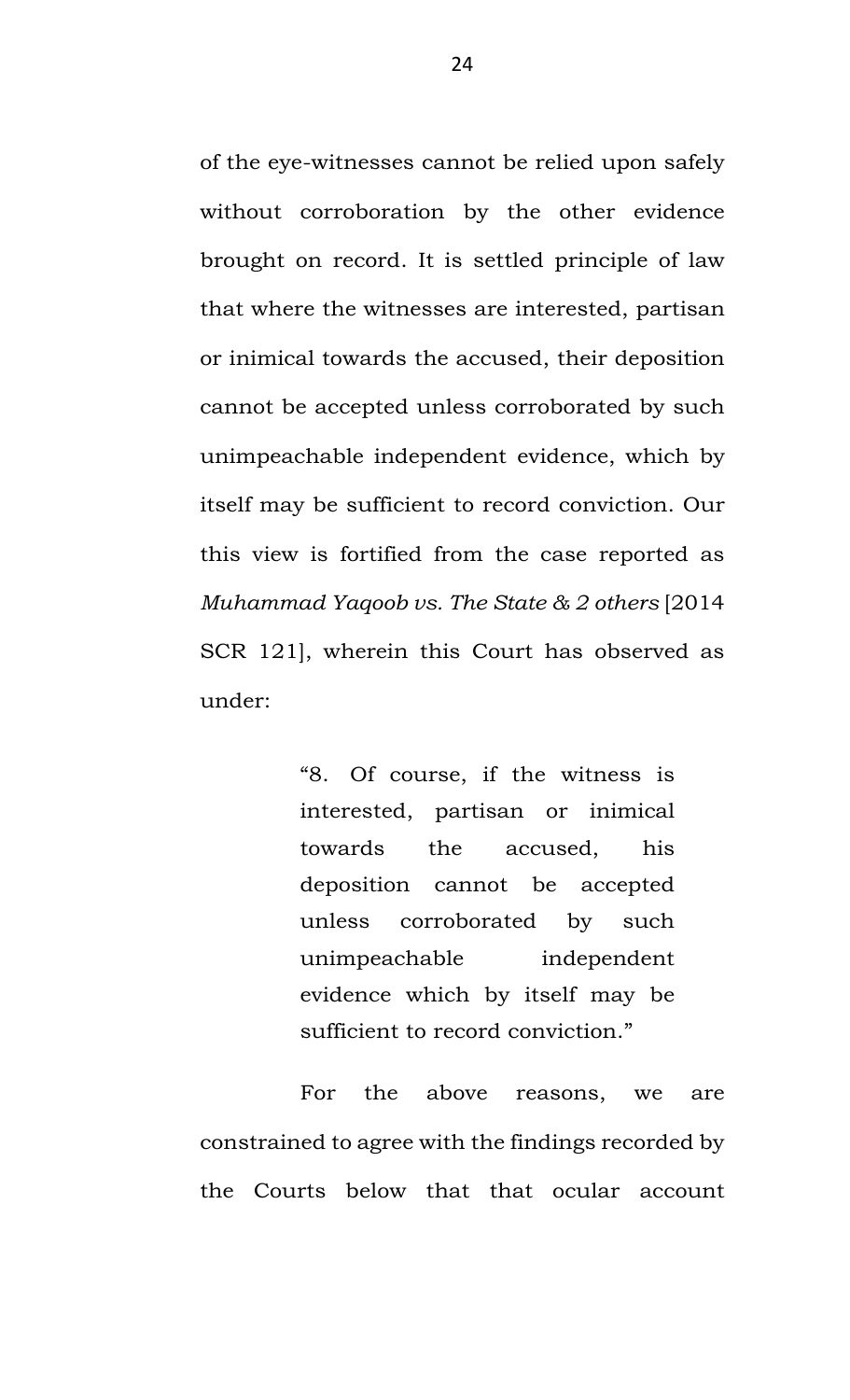furnished by the prosecution cannot be relied upon, furthermore, on that the ground that the star witness Gulbahar was not found *Aadil* during .)تزکیہ الشہود( purgation

8. It is an admitted position that the statements of eye-witnesses; Muhammad Gulbahar, PW-2 and Muhammad Nazakat, PW-3, under section 161, Cr.P.C., have been recorded after inordinate delay of two days. Despite availability of the said witness to Police in the circumstances that ASI Ayaz visited the place of occurrence soon after registration of FIR but the needful was not done. The statements of eyewitnesses having vital importance in the prosecution case, but no explanation has been furnished for the delay in recording the same and inference can be gathered that the eye-witnesses were allowed to improve the story inordinately and deliberately, which creates further suspicions about the prosecution story.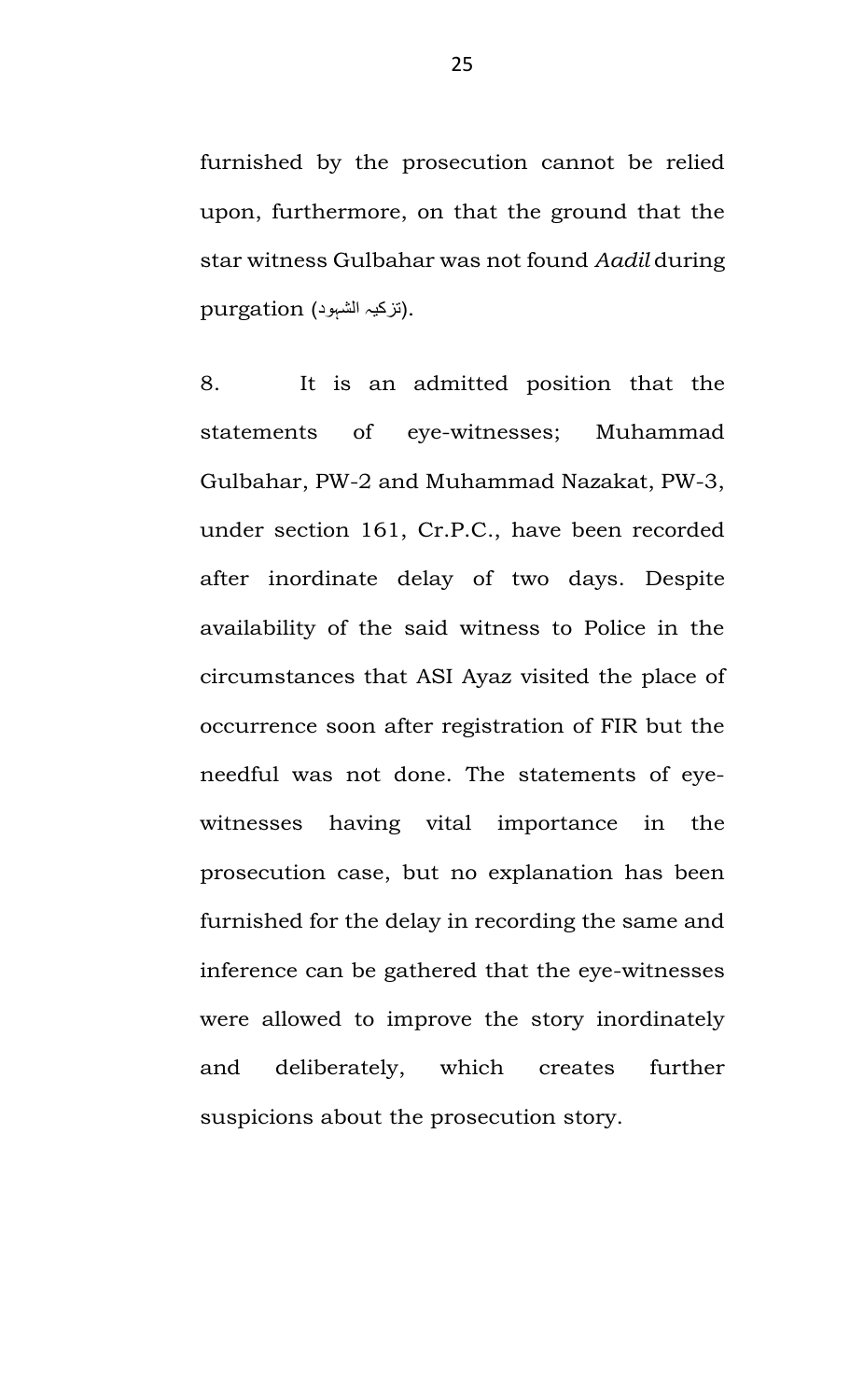9. Examining the prosecution story from another angle, it reflects from the statements of witnesses that the deceased on the fateful night proceeded to the house of his maternal grandfather Muhammad Aziz with the intention to pay back the borrowed amount. The accused waylaid the deceased, Rukhsar Ahmed, and murdered him. The story narrated by the prosecution witnesses is that prior to leaving for the house of his maternal grandfather, he inquired about availability of his maternal grandfather at home. Muhammad Aziz, pw, has stated that he resides at a distance of half an hour from the house of the deceased. The chance witnesses Rehmat and Adalat are stated to have seen the deceased before and after the occurrence. Rehmat s/o Ch. Fateh Ali, pw, has deposed in his statement as under:

> "شام کو مظہر گھر سے آ رہا تھا۔ جب مظہر گالہ بازار سملار پہنچا تو اس وقت سات بجے کا وقت تھا۔ مظہر بازار سے گزر رہا تھا۔ مظہر سلیم سے مالقی ہوا اور پوچھا کہ وہ کدھر جا رہا ہے۔ سلیم نے کہا وہ گھر جا رہا ہے۔ سلیم نے سفید کپڑے پہن رکھے تھے اور کاال کوٹ تھا جس میں نیلی دھاریاں تھیں اور اس کے دائیں کندفھے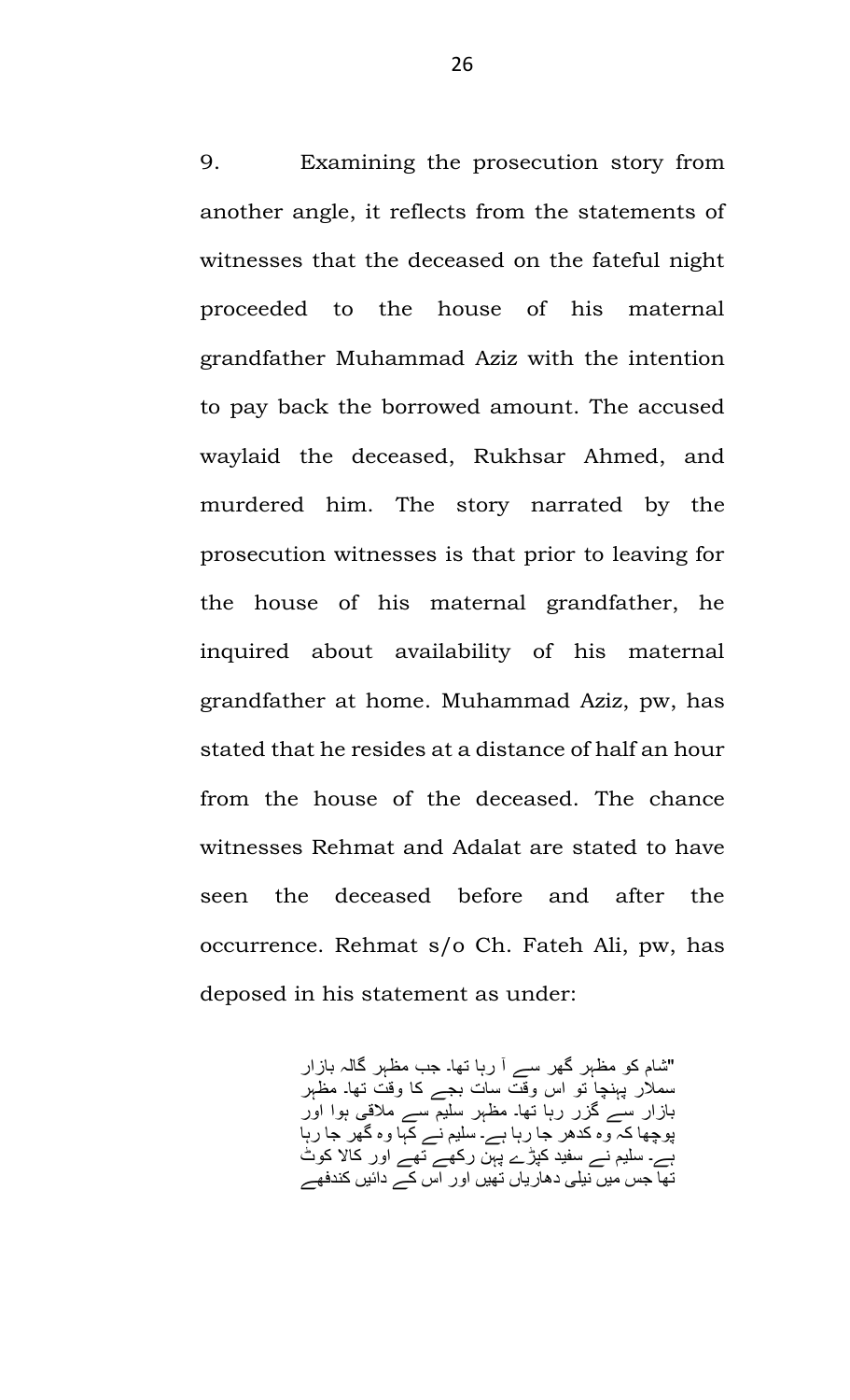پر رائفل تھی۔ اس کے ایک گھنٹے بعد شور ہوا کہ سلیم نے رخسار کو گولی مار کر قتل کر دیا ہے۔"

The question arises that the how is this possible that the deceased was unaware about availability or unavailability of his maternal grandfather, who otherwise resides at a distance of mere half an hour walk and in this modern time of communication, he did not contact on telephone, rather inquired the eye-witnesses in this regard. The prosecution has shown the deceased going to the house of Muhammad Aziz, his maternal grandfather, without any exorbitant exigency, only to pay back the lent amount, while he had to cross a dangerous nullah at night time and he was wearing only *shalwar qamees* in a winter night. According to Rehmat, prosecution witness, the accused, Muhammad Saleem was roaming in Gaala bazaar in the evening with a Kalashnikov openly, which is also not acceptable to a prudent mind. The entire statement of the said witness is full of discrepancies and suspicions. The other witness, Muhammad Adalat s/o Ch. Abdul, who is alleged to have seen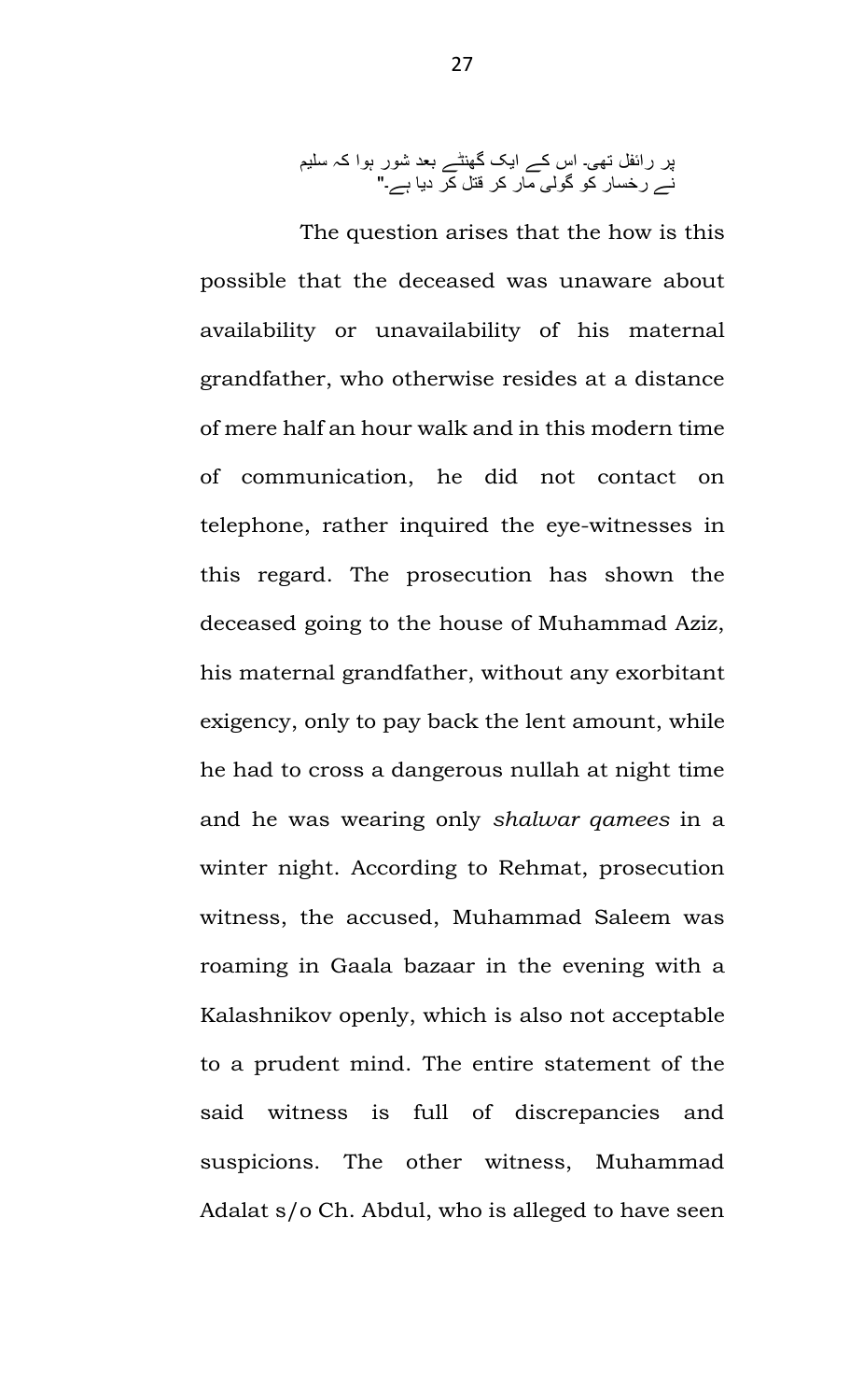the accused after commission of offence, has not appeared for getting his statement recorded. All the above-narrated facts and circumstances suggest the missing links of the chain of prosecution story, which is otherwise not corroborated by the reliable evidence.

10. There is no cavil with the proposition that prosecution or a party to a lis is at liberty to abandon a witness but after getting his statement recorded under section 161, Cr.P.C., non-recording of evidence before the trial Court may cast otherwise inference against the prosecution. By withholding the evidence of recovery witness namely Muhammad Abdul s/o Kala and Muhammad Adalat s/o Ch. Abdul, inference can be drawn that the evidence is not favorable to the prosecution, perhaps to suppress the true facts. Our this finding is strengthened from the case-law reported as *Muhammad Rafique & others vs. State & others* [2010 SCMR 385], whereby it was opined as under: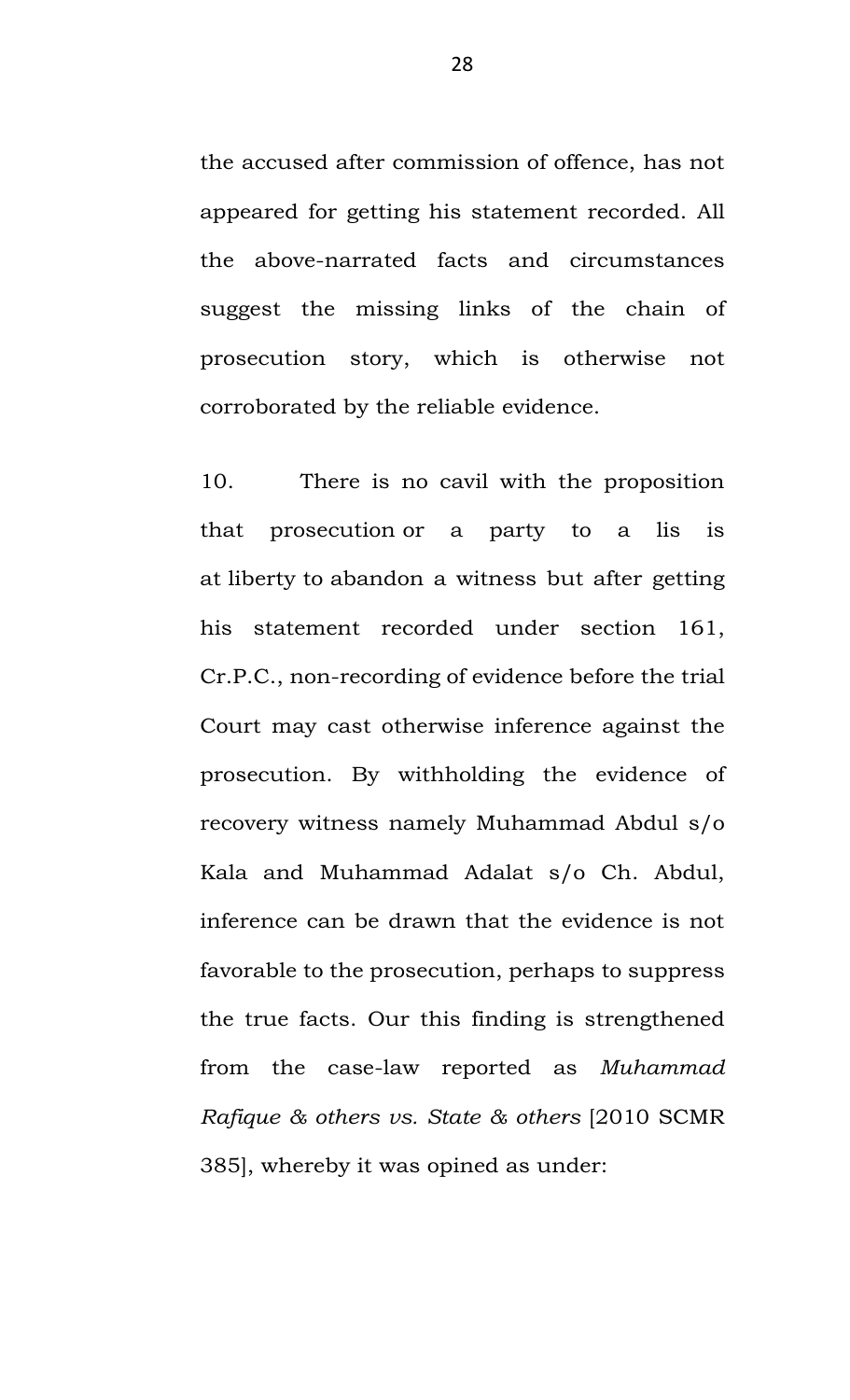"It is also well settled principle of law that if any party with holds the best piece of evidence than it can fairly be presumed that party had some sinister motive behind it. The presumption under article 129 (g) of Qanoon-e-Shahadat Order 1984 can fairly be drawn that if said PW would have been examined, he would not be unfavorable to prosecution. Be that as it may, the prosecution examined Muhammad Ramzan, PW-14, to prove the conspiracy. The learned High Court examined this aspect of the case and rightly reached the conclusion that the prosecution failed to prove this piece of evidence."

11. It is by now settled law that where the court has disbelieved the ocular account, the recovery cannot rehabilitate the prosecution case. Even otherwise, the prosecution in the FIR has not specifically mentioned as to which weapon was used. Later on, after a delay of 12 days the crime weapon is stated to have been recovered in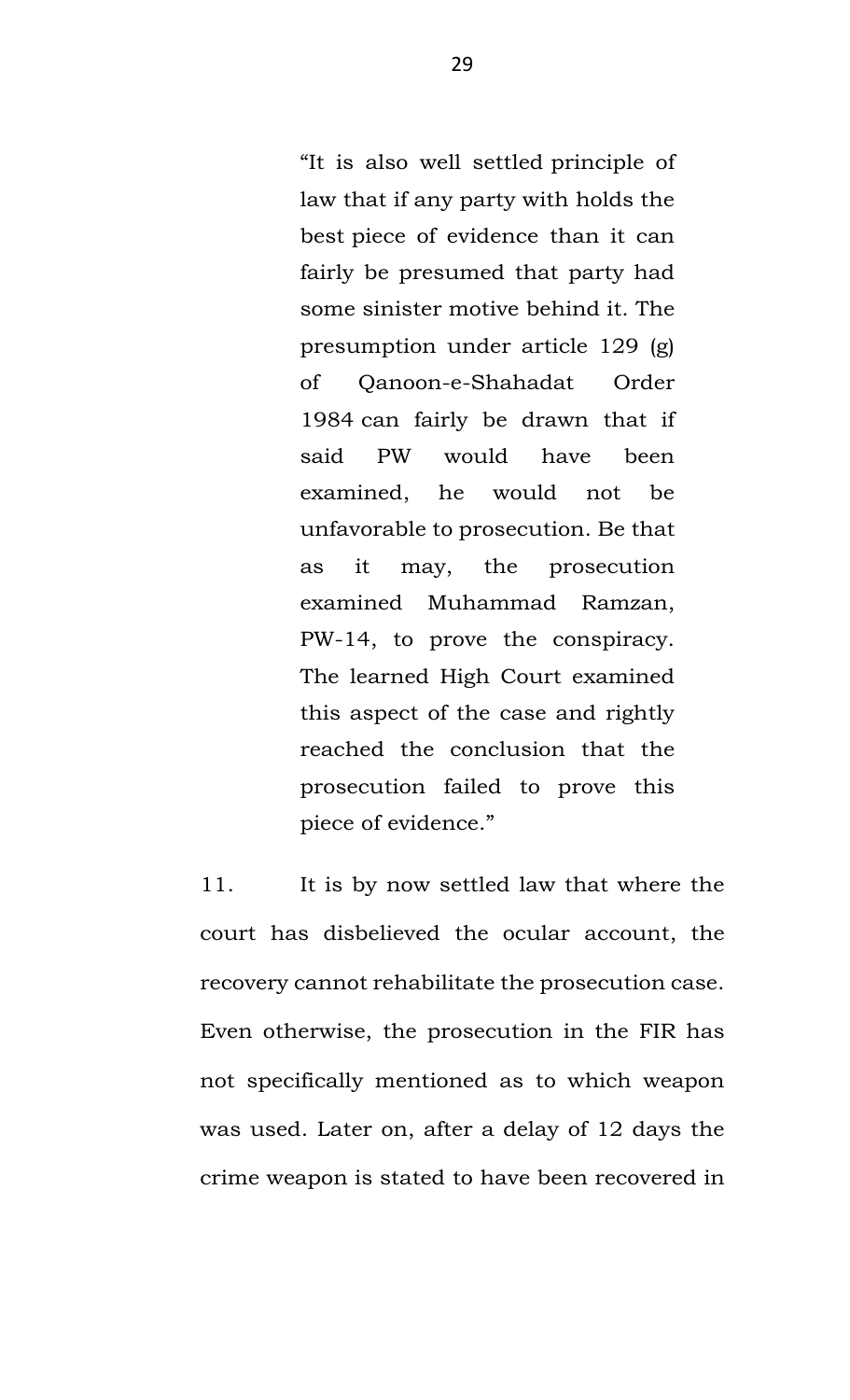the presence of Muhammad Aziz and Abdul, witnesses. As stated above, Abdul did not appear to get his statement recorded. Despite inordinate delay of 12 days, abundance of the recovery witness, the recovery is doubtful, further on the ground that Muhammad Aziz in the crossexamination stated that he is an illiterate person and does not know about the contents of statement, on which he was asked to sign, however, the police told him that it is a recovery memo. It may also be mentioned here that alleged crime weapon has been recovered from an open place, not from the exclusive possession of the accused, which is itself suffice to be ignored. There is also no explanation regarding sending the alleged four crime empties after 12 days of occurrence, for forensic expert report and inference can be drawn that the same have been substituted before recovery of alleged crime weapon. In this regard, the learned counsel for respondent has rightly relied upon the case reported as [2008 SCMR 707], which has been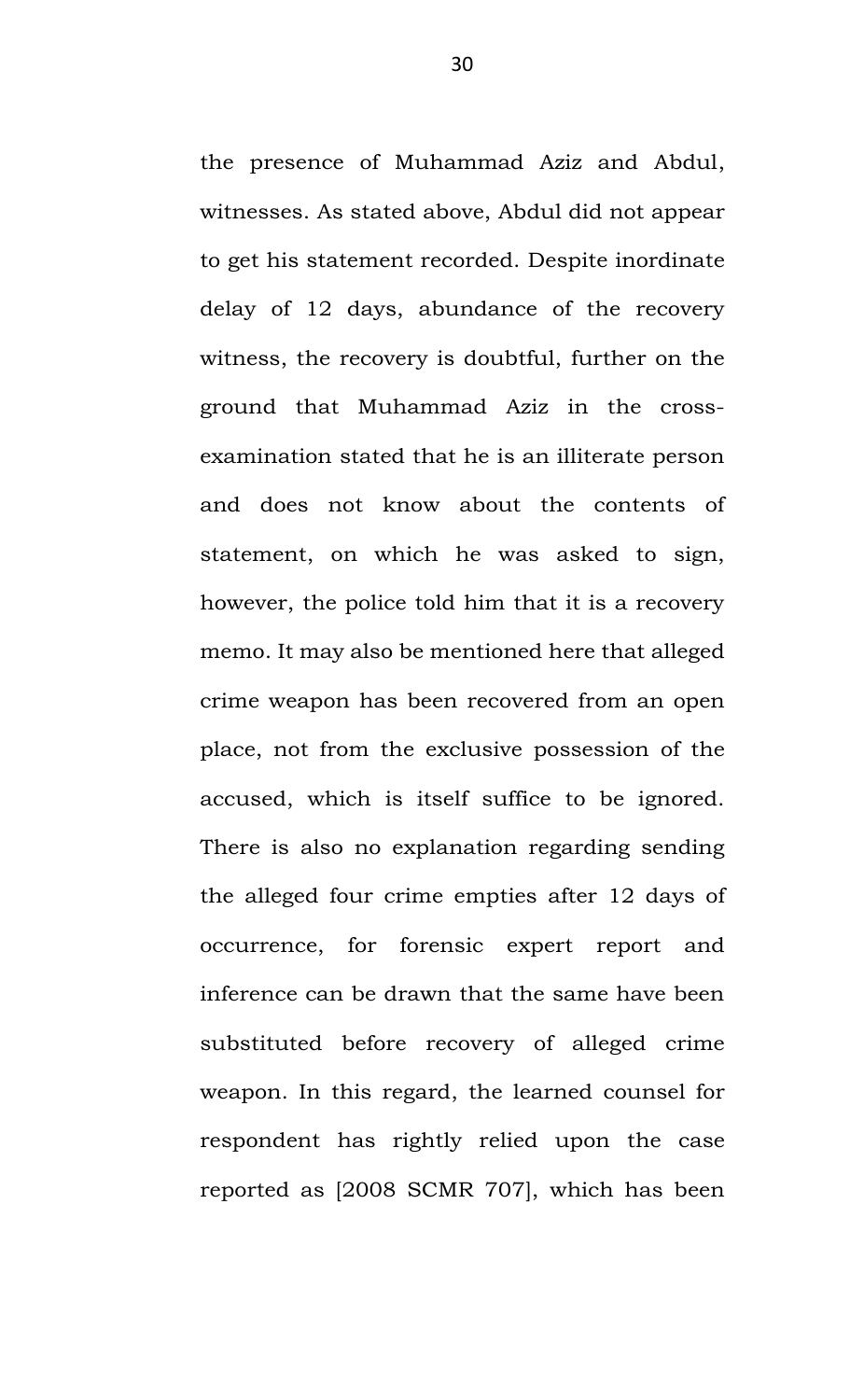made basis for recording relevant findings by the Court below.

In this background, it can safely be held that the prosecution has failed to satisfy about the aforementioned major contradictions and discrepancies found in the prosecution evidence, due to which the benefit of doubt has been extended to the accused-respondent. Even otherwise, law is settled that if two views are possible in the light of evidence brought on the record, one favoring the accused has to be adopted and benefit of every single doubt must go to the accused. This Court, while dealing with an identical case reported as *Waseem Hussain & 2 others vs. Muhammad Rafique & another* [2017 SCR 428], has observed as under:

> "…. It is also an admitted position that in the locality there are many houses of the relatives of the complainant party, in such a situation, it does not appeal to the prudent mind that even after lapse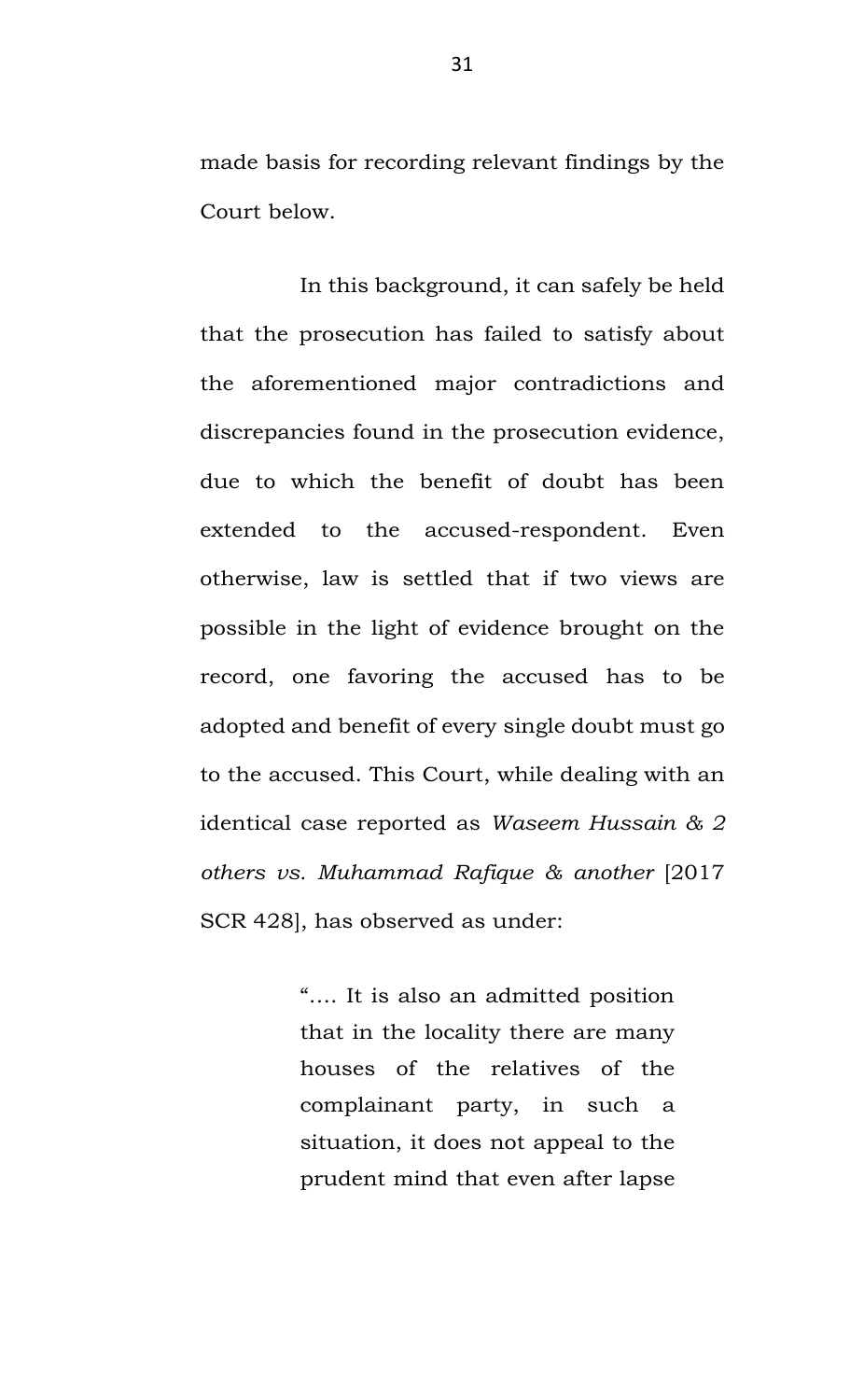of such a long time no one from the locality came forwarded to enquire about the incident. All these aspects of the case create doubt in the prosecution story and it is well established principle of law that benefit of every possible doubt should be extended to the accused and even a slightest doubt is sufficient to acquit the accused of the charge. Reliance may be placed on a case reported as *Muhammad Rafique v. Aurangzeb & another* [2015 SCR 974], wherein this Court held as under:

> 'It is settled phenomena of law that the benefit of every possible doubt should be extended in favour of the accused. Even a slightest doubt is sufficient to acquit the accused, whereas, it is a case of number of doubts.'

In another case reported as *State v. Faisal Munir* [PLJ 2009 FSC 284], it has been held that:

> '11. The accused, as a matter of right and not the complainant, is entitled to benefit of doubt. A genuine doubt even on one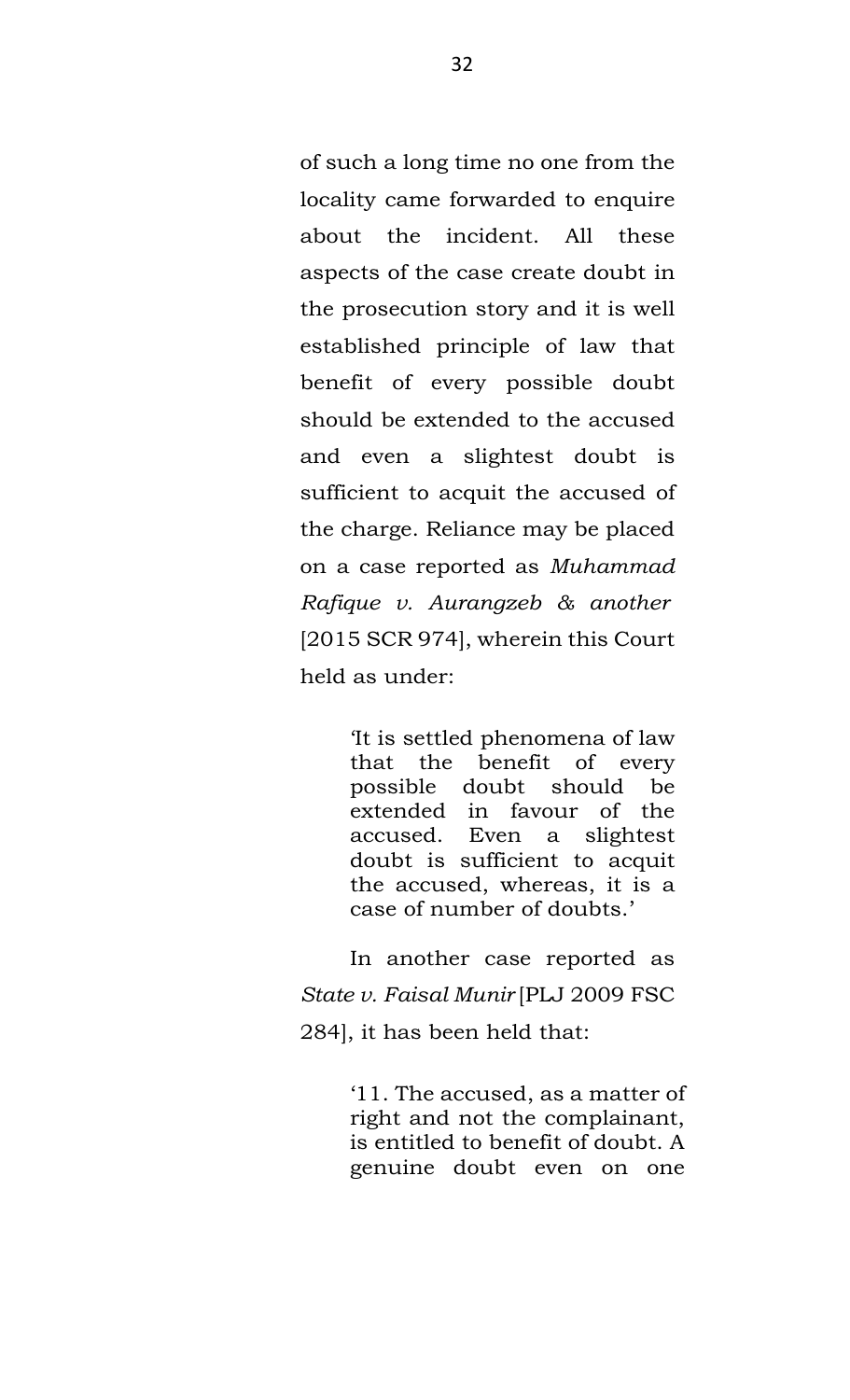crucial point can secure acquittal of the accused.'"

12. The other facts and circumstances considered, discussed and resolved by the Courts below also indicate that there are many other flaws as in the FIR, a specific motive has been established that litigation between the parties is pending in the Courts but during trial the prosecution failed to prove the same. There are also some material contradictions in the statements of the eyewitnesses. Despite nominating a single person in the FIR, the arrest of some other persons creates serious doubts. Despite the fact that the place of occurrence is situated in a populated area, no independent witness has been cited. Delay in recording the statements of eye-witnesses under section 161, Cr.P.C., has also not been explained by the prosecution. After due reappraisal of evidence and careful analysis of the whole material available on the record, no perversity, illegality,